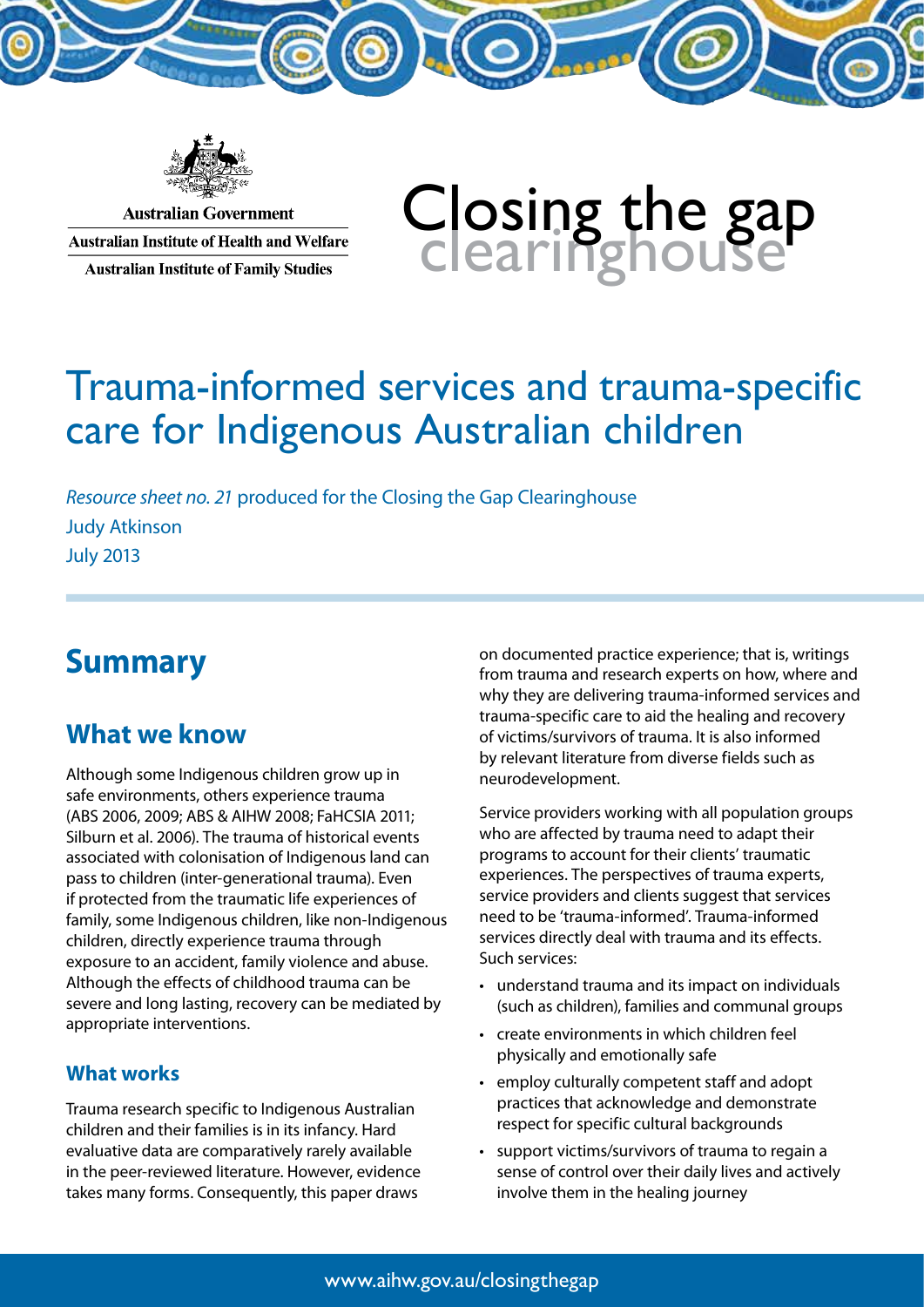- - share power and governance, including involving community members in the design and evaluation of programs
	- integrate and coordinate care to meet children's needs holistically
	- • support safe relationship building as a means of promoting healing and recovery.

Although the development of trauma-informed services is critical, children who are victims/survivors of trauma also require individual therapeutic care (that is, trauma-specific care). There is no single way to provide such care. Documented practice experience suggests that approaches informed by Indigenous culture show promise for supporting healing and recovery. A neurodevelopmental view of childhood trauma offers novel directions for assessment and intervention. There is also emerging evidence that supports an ecological approach (which considers and acts on all systems that are negatively affecting a child's situation) and physical activity as a means of promoting positive mental health outcomes for children.

## **What doesn't work**

Given the lack of evaluative data in this area, conclusions regarding what doesn't work are inappropriate.

# **What we don't know**

The links between the implementation of traumainformed services and trauma-specific care and improvements in the health and wellbeing of Indigenous children are typically anecdotal. Further systematic research is needed to determine whether, and on what basis, trauma-informed services and trauma-specific care practices appropriately tackle childhood trauma.

# **Introduction**

While many Indigenous and non-Indigenous Australian children grow up in safe homes and live in safe communities, there are some who do not. In the case of Indigenous children, some families and communities are unable to, or are still working to, heal the trauma of past events, including displacement from Country, institutionalisation and abuse. The Stolen Generations also represent a significant cause of trauma. In 2008, an estimated 8% of Indigenous people aged 15 and over reported being removed from their natural family and 38% had relatives who had been removed from their natural family (ABS 2009). This trauma can pass to children (inter-generational trauma) (Atkinson 2002; Atkinson et al. 2010).

Indigenous children may also experience a range of distressing life events including illness and accidents, hospitalisation or death of close family members, exposure to violence, family disintegration (with kin networks fragmented due to forced removals, relationship breakdown and possibly incarceration) and financial stress (ABS 2006, 2009; ABS & AIHW 2008; FaHCSIA 2011; Haebich 2000; Silburn et al. 2006).

Experiencing trauma in childhood can have severe and long-lasting effects; effects that can be overcome by appropriate interventions. This resource sheet examines these effects and explores how they can be tackled. It focuses on the design and delivery of trauma-informed and trauma-specific children's services and care.

# **Recent government initiatives**

The section below is designed to provide further context for the reader regarding a range of national initiatives that are currently in place. These initiatives are not examined within the body of the paper.

Some of the content in this resource sheet may cause sadness and/or distress to the reader. If you need support, please call LIFELINE on 13 11 14.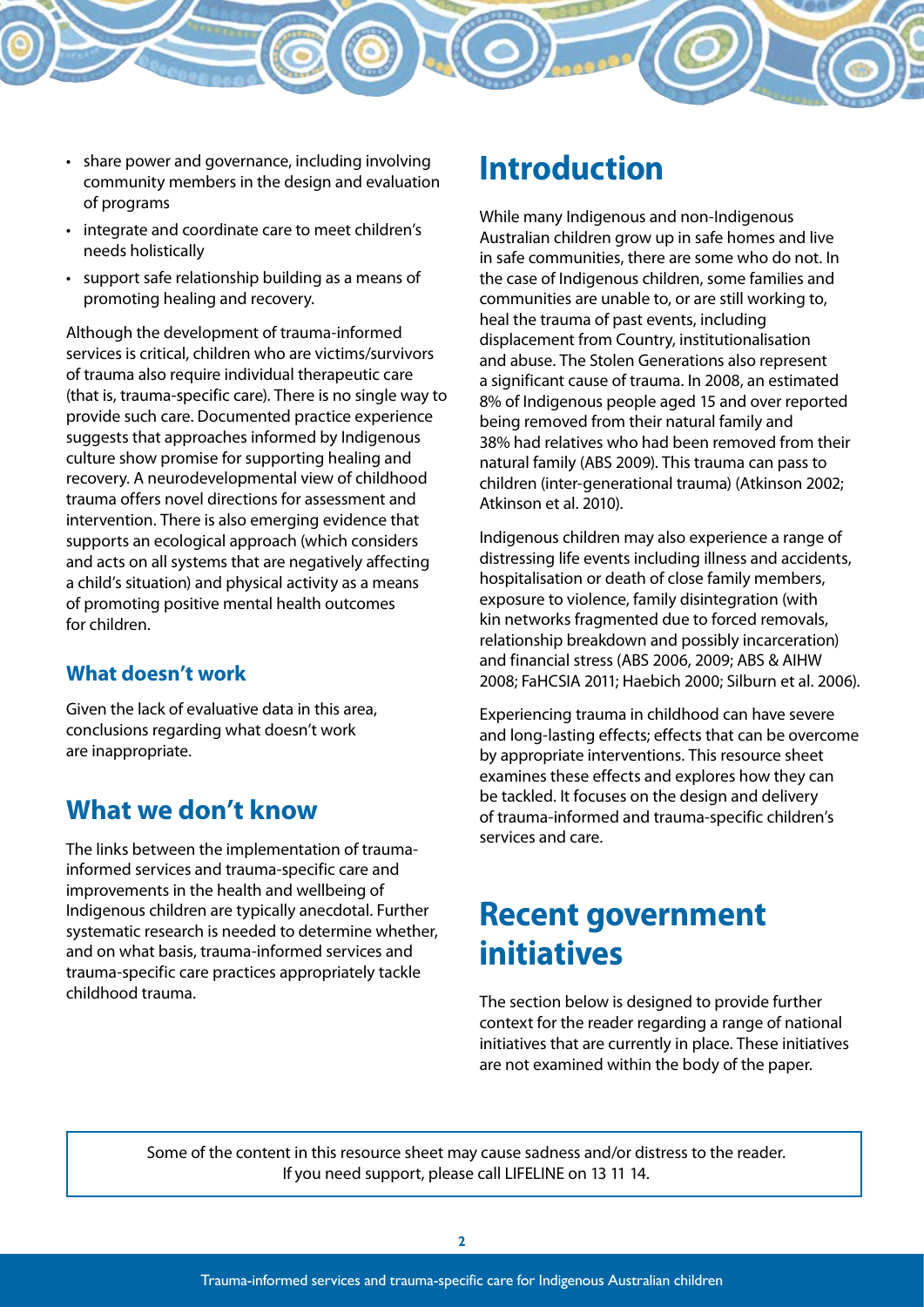# **The Aboriginal and Torres Strait Islander Healing Foundation**

The community-based healing programs supported by the Aboriginal and Torres Strait Islander Healing Foundation aim to improve the emotional wellbeing of Indigenous people, in particular members of the Stolen Generations, and to provide appropriate training for people delivering the healing. The Foundation has been funded \$53 million for 8 years until 2016–17.

Programs supported by the Foundation aim to improve mental health in Indigenous communities by providing healing services and access to traditional healing, education about trauma and how to manage grief and loss more effectively, as well as a professional workforce that can better respond to loss, grief and trauma in these communities.

Topics dealt with include suicide prevention, depression, violence, incarceration, substance abuse, intergenerational trauma, and pathways to healing.

# **Renewal of the Aboriginal and Torres Strait Islander Social and Emotional Wellbeing Framework**

The Commonwealth Department of Health and Ageing is leading the renewal of the Aboriginal and Torres Strait Islander Social and Emotional Wellbeing Framework, and a cross jurisdictional and expert working group is guiding its development. The Framework is expected to be finalised late 2013, after an extensive consultation process.

# **The Social and Emotional Wellbeing Program**

In 2011, the Australian Government provided continued funding for the Social and Emotional Wellbeing (SEWB) Program. The objective of the SEWB

Program is to enhance service delivery to Aboriginal and Torres Strait Islander people and communities, prioritising members of the Stolen Generations, through more flexible models of service delivery and increased capacity to meet demand for services. The program delivers:

- Link-Up services in eight locations across Australia, which provide family tracing, reunions and counselling for members of the Stolen Generations.
- • SEWB counselling services, which provide counselling support for Aboriginal and Torres Strait Islander people, prioritising members of the Stolen Generations, in over 90 Aboriginal Community Controlled Health Organisations across Australia. In 2012–13, there are more than 160 counsellor positions across all states and territories.
- SEWB workforce support and training through eight Workforce Support Units and nine Indigenous Registered Training Organisations across Australia.
- Support for the Stolen Generations peak organisations, the National Sorry Day Committee and the National Stolen Generations Alliance.
- National coordination and support including assistance to Link-Up services for family tracing through the Australian Institute for Aboriginal and Torres Strait Islander Studies.

# **The Mobile Outreach Service Plus**

The Mobile Outreach Service Plus (MOS Plus) provides an outreach service delivering culturally safe counselling and support for Aboriginal children and their families and communities in remote Northern Territory who are experiencing trauma associated with any form of child abuse or neglect. It also provides access to external professional development and community education to increase community members' and local agencies' understanding of child abuse and related trauma. MOS Plus is delivered by the Northern Territory Office of Children and Families in the Department of Education and Children's Services under the National Partnership Agreement on Stronger Futures in the Northern Territory.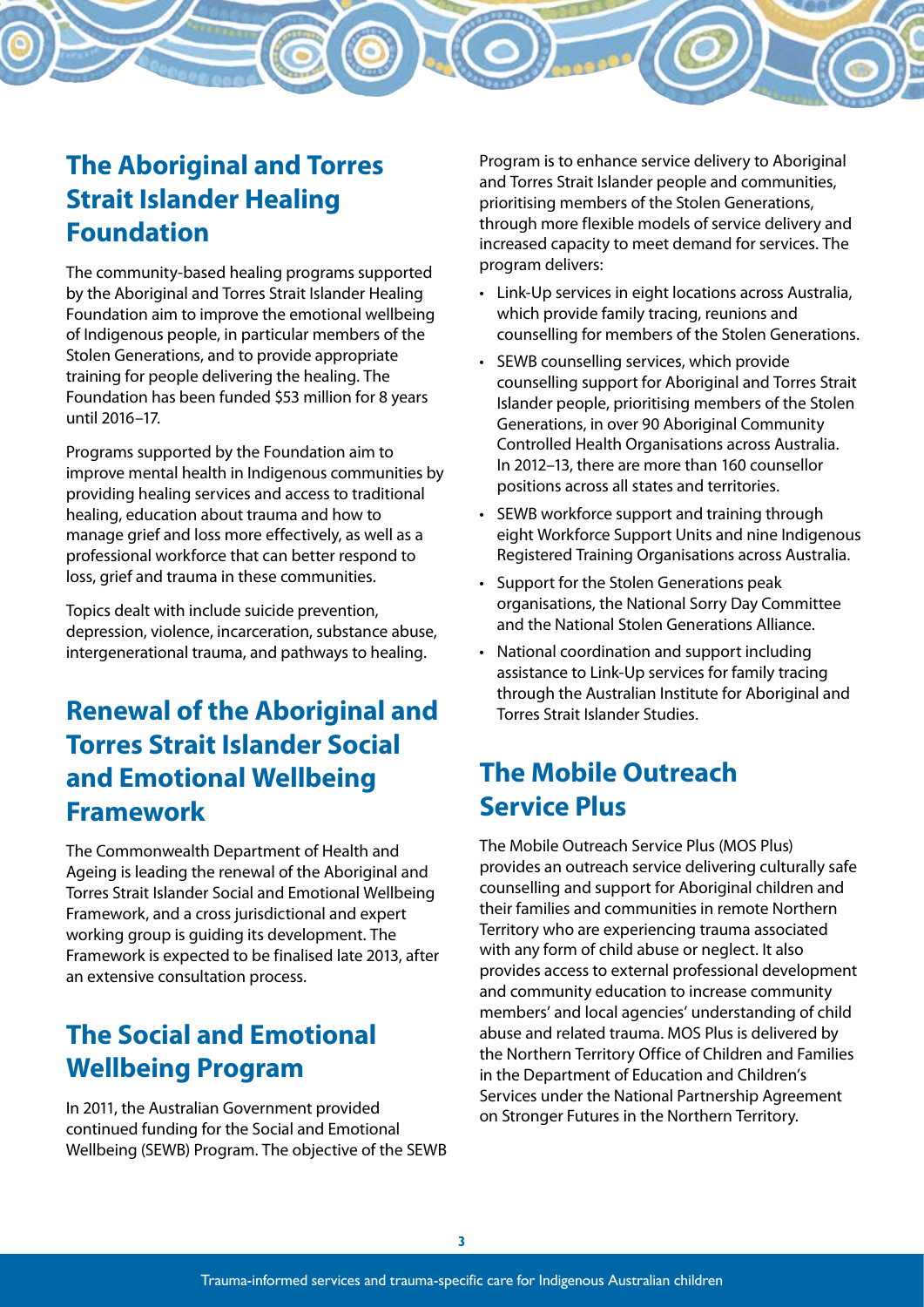Key elements of the MOS Plus model are that it:

- includes preventative and therapeutic interventions
- • is available to children aged 0 to 17
- • is culturally sensitive
- is accessible locally
- involves key individuals in the child or young person's family and community, and specialist staff such as Aboriginal Therapeutic Resource Workers and counsellors.

# **Trauma overview**

Trauma, in this context, refers to an event that is psychologically overwhelming for an individual. The event involves a threat (real or perceived) to the individual's physical or emotional wellbeing. The person's response to the event involves intense fear, helplessness or horror, or for children, the response might involve disorganised or agitated behaviour (Briere & Scott 2006; Courtois 1999; Guarino et al. 2009).

Complex trauma results from the problem of an individual's exposure to multiple or prolonged traumatic events that do not categorically fit psychiatric criteria for post-traumatic stress disorder. These events are typically of an interpersonal nature, such as psychological maltreatment, neglect, physical and sexual abuse (van der Kolk 2005). The events often begin in childhood (that is, early life-onset) (van der Kolk 2005) and can extend over an individual's life span (Giller 1999; Terr 1991).

Indigenous Australian children may experience trauma (from one-time or ongoing events) through their own direct experience and secondary exposure (Ralph et al. 2006) and are at heightened risk of experiencing complex trauma. Direct experiences of trauma might include abuse, neglect and exposure to violence. In 2011, Indigenous children were 5.4 times as likely as non-Indigenous children to experience a hospital separation for assault, eight times as likely to be the subject of substantiated child abuse or neglect and 15 times as likely to be under juvenile justice supervision (AIHW 2011).

Further, family and household factors can place some children at direct risk of traumatisation. The Western Australian Aboriginal Child Health Survey (Silburn et al. 2006; Zubrick et al. 2005) identified the following range of factors that increased the risk of children experiencing distress:

- poor physical and mental health of carers, compounded by their substance misuse (including tobacco and alcohol)
- • poor physical and mental health of the child (particularly hearing, speech and vision impairment)
- • economic deprivation (poverty, substandard or lack of housing)
- poor family functioning (money concerns, communication problems or limited support networks)
- poor-quality parenting (past experiences of abuse and neglect can negatively influence parenting capacity)
- exposure to racism, discrimination and social marginalisation (including living in socially disadvantaged or excluded communities).

Secondary exposure to trauma is also a reality for some Indigenous children. Much has been written about the trauma resulting from the colonisation of Indigenous populations (see Atkinson 2002, 2008; Atkinson & Ober 1995; Baker 1983; Brave Heart-Jordan 1995; Duran & Duran 1995; Hunter 1998; Milroy 2005; Napoleon 1991; Wesley-Esquimaux & Smolewski 2004). A key consequence is intergenerational trauma. Trauma can be transferred from the first generation of survivors that have experienced (or witnessed) it directly in the past to the second and further generations of descendants of the survivors (Atkinson et al. 2010).

Historical trauma is a type of trauma transmitted across generations (that is, intergenerational trauma). It is defined as the subjective experiencing and remembering of events in the mind of an individual or the life of a community, passed from adults to children in cyclic processes as 'cumulative emotional and psychological wounding' (Mu'id 2004: 9). Duran and Duran (1995) suggest that historical trauma can become normalised within a culture because it becomes embedded in the collective, cultural memory of a people and is passed on by the same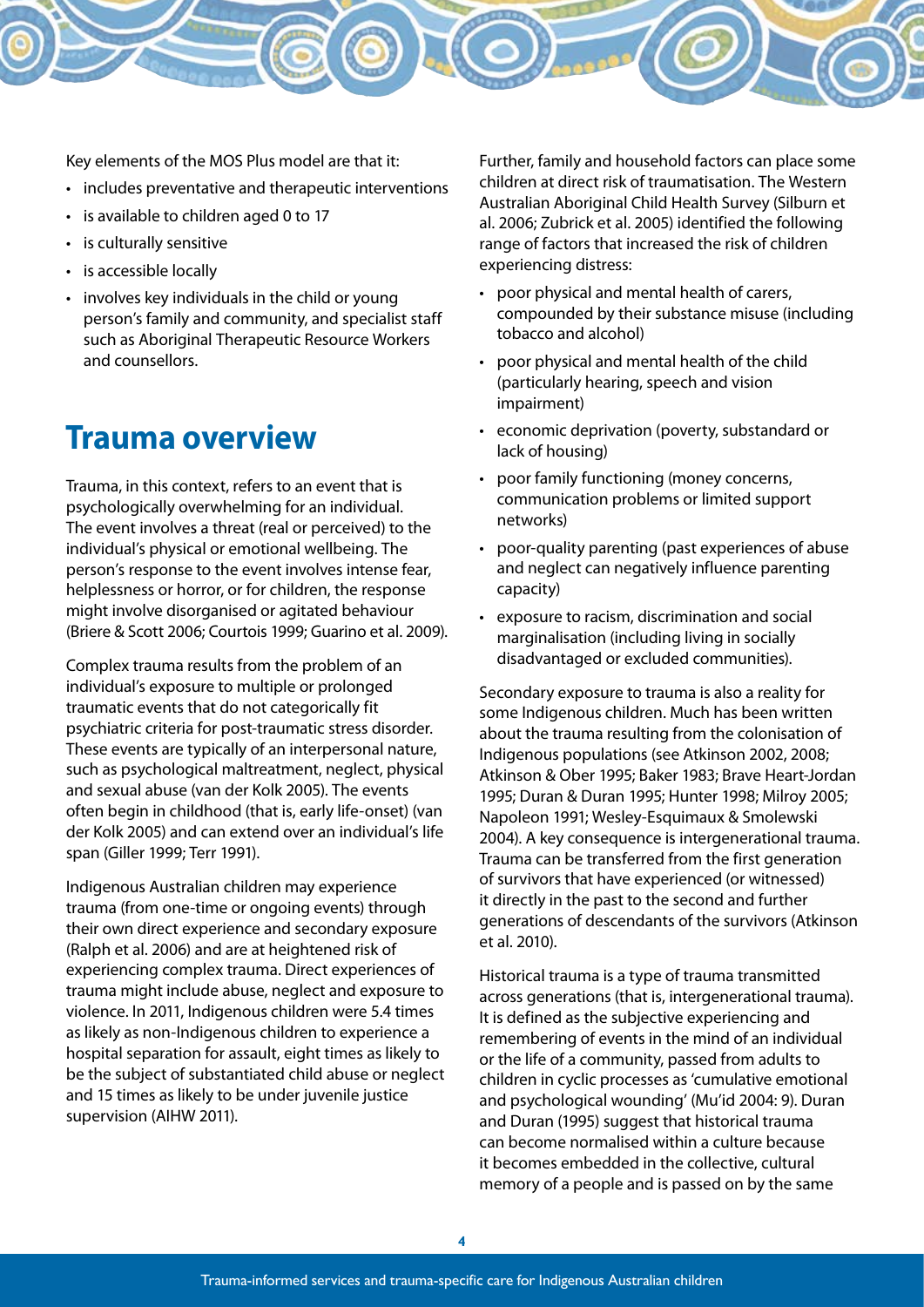

mechanisms through which culture, generally, is transmitted. As Dr Charles Nelson Perrurle Perkins AO (an Australian Aboriginal activist, football player and administrator) explained: 'we know we cannot live in the past but the past lives in us' (cited at the close of the motion picture *One Night the Moon* 2001).

# **Effects of trauma**

Everyone responds to trauma differently. Despite individuals' great capacity to adapt, it is well established that childhood experiences of trauma can have severe and long-lasting effects (van der Kolk 2007).

Current research shows that experiences of stress and trauma early in life can affect brain development. The architecture of the brain is constructed through a process that begins before birth and continues into adulthood; experiences—positive and negative shape critical features of the brain architecture. The effect of an experience will vary depending on the brain development stage occurring at the time. If the experience occurs during a critical period of development (that is, the brain is on an accelerated growth curve and neural networks are being built), the effect can be significant. For example, between the ages of 3 and 5 the frontal cortex is in a critical period of development. The frontal cortex is the area responsible for executive function. People use it for activities such as planning, organising and paying attention to, and remembering, details. If children experience trauma during this critical development period of the frontal cortex, their life-long executive function can be diminished (CDCHU 2011; NSCDC 2007).

Traumatic experiences affect brain development in children and adults differently. Because a child's brain is developing, the effects can be more profound. For example, for adults, trauma alters a mature brain in which neurological connections have already been made. Although reorganisation of these connections can cause difficulties for adults, the impact on a developing brain (that is, a child's brain) is comparatively worse. Because a child's brain is so malleable (receptive to environmental input), changes to the brain architecture manifest quicker and more deeply.

A child's development can be impaired or slowed down (van der Kolk 2005). Van der Kolk (2007) refers to this as 'developmental trauma'. Further, if traumatic states become the primary organising experience for a child's brain then neurological systems can be distorted for the long term (Perry 2009; van der Kolk & McFarlane 1996).

Trauma can also cause the dominance of the 'survival mechanisms' of the brain (and body) over the 'learning mechanisms' of the brain (and body). The survival and learning mechanisms use different core processes and their orientations to the environment are different. The survival mechanisms look to anticipate, prevent or protect against the damage caused by potential dangers. The learning mechanisms engage in the acquisition of new knowledge and the development of neuronal/ synaptic connections. In traumatised individuals, there can be a trade-off in which avoiding harm (the survival mechanisms) takes priority over healthy growth and development (the learning mechanisms). This trade-off comes at a high cost for children's mental and physical wellbeing and education (Ford 2009).

Trauma can also produce other negative psychological and social consequences. Drawing on clinical experience and literature reviews, van der Kolk (2007) and D'Andrea and others (2012) argued trauma can:

- • violate a child's sense of safety, trust and self worth, with a loss of a coherent sense of self
- trigger emotional distress, shame and grief
- • result in unmodulated aggression and difficulty negotiating relationships with caregivers, peers and (later in life) marital partners
- • disrupt attachment styles. (Because attachment appears to play a central role in developing socio-emotional skills, the disruption can lead to interpersonal difficulties. The Clearinghouse resource sheet *Parenting in the early years: effectiveness of parenting support programs for Indigenous families* highlights programs designed to enhance attachment. See Appendix 1).

Victims/survivors of childhood trauma are also more likely to adopt behaviours destructive to themselves and others. These behaviours include alcoholism and other drug misuse, sexual promiscuity, physical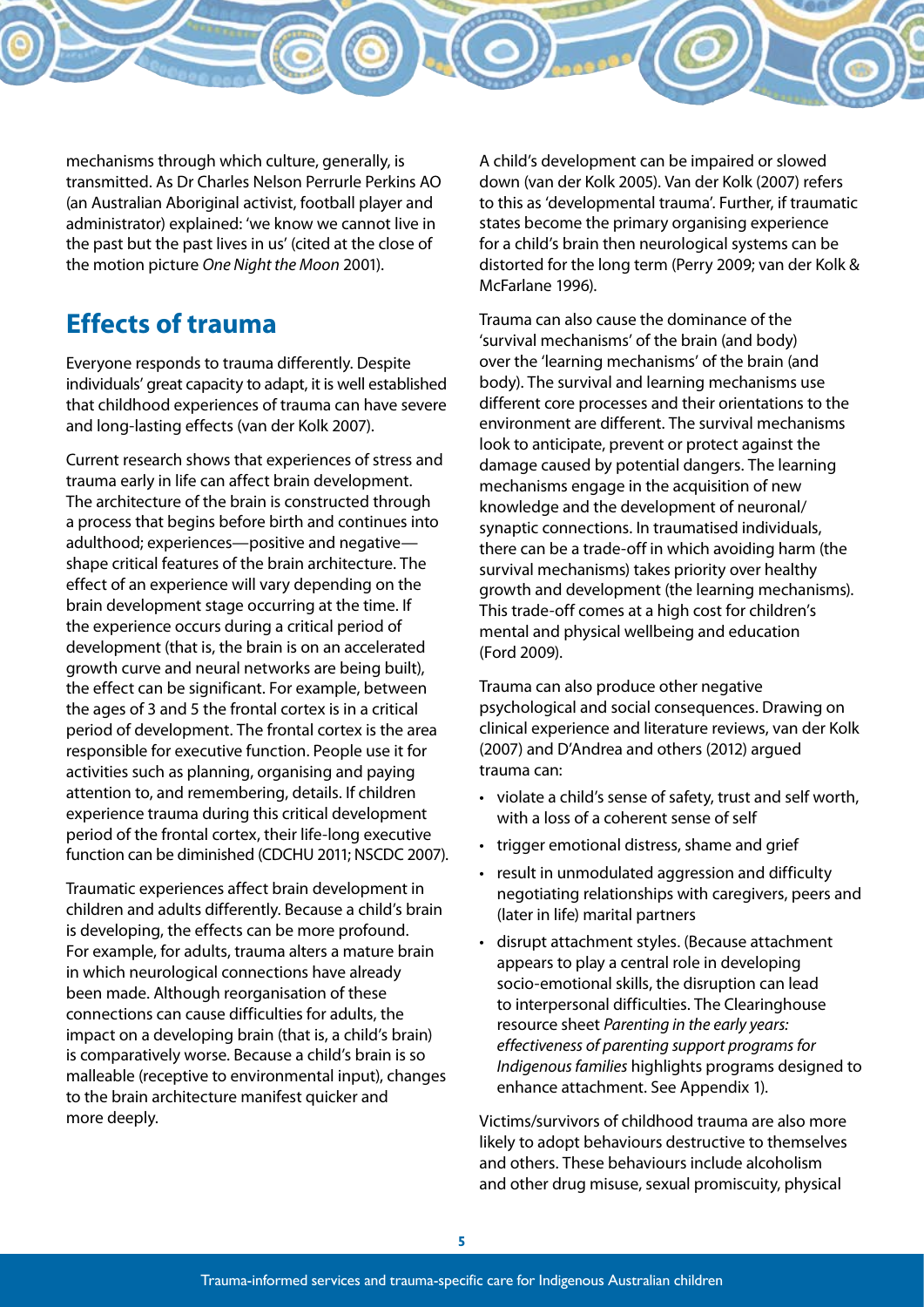inactivity and smoking (van der Kolk 2007). Further, researchers have noted a link between experiences of childhood trauma and suicide (Pompili et al. 2011;

> Childhood trauma is associated with an increased use of services. Shaw (2010) reports increased involvement in health services for depression and suicidal behaviours. Further, victims/survivors of childhood trauma participate in high numbers in the child welfare and juvenile justice systems (and later in life in the adult criminal justice system) (Shaw 2010).

van der Kolk 2007).

Finally, adults with a childhood history of unresolved trauma are more likely to experience health concerns. These include heart disease, cancer, stroke, diabetes and liver disease (ABS 2006; Silburn et al. 2011; van der Kolk 2007), all of which can contribute to lower life expectancy.

The Aboriginal and Torres Strait Islander Healing Foundation Development Team (2009:4) sum up the situation as follows:

many of the problems prevalent in Aboriginal and Torres Strait Islander communities today—alcohol abuse, mental illness and family violence … have their roots in the failure of Australian governments and society to acknowledge and address the legacy of unresolved trauma still inherent in Aboriginal and Torres Strait Islander communities.

Although the legacy of unresolved trauma contributes to many problems and presents many challenges, the strength and resilience of Indigenous Australians and Indigenous culture—particularly in face of extreme adversity—must be acknowledged. Protective attributes—including strong kinship systems and connection to spiritual traditions, ancestry, Country and community—have enabled many Indigenous Australians to transcend painful personal and communal histories. Research into risk and protective factors affecting Indigenous Australians needs to inform any future healing strategies (Caruana 2010; Kelly et al. 2009).

## **Taking action on trauma**

What is clear is that many children do not have all of the opportunities to help them meet their potential. The high level of distress in some Indigenous families suggests that children and adolescents are at risk of exposure to a toxic mix of trauma and life stressors. The effects of this exposure can be severe and long lasting. Brain development can be impaired, insecure attachments can result and self-destructive behaviours can develop. Consequently, traumainformed policies and services are needed along with trauma-specific care.

The conclusion provides suggestions regarding the development of trauma-informed policies. This section focuses on the delivery of trauma-informed services and trauma-specific care.

## **Trauma-informed services**

Trauma-informed services directly deal with trauma and its effects. They look at all aspects of their operations through a 'trauma lens'. Their primary mission is underpinned by knowledge of trauma and the impact it has on the lives of clients receiving services (Harris 2004). Every part of the service, management and program delivery systems are assessed and modified to include an understanding of how trauma affects the life of individuals seeking support and the workers delivering the care (SAMHSA).

Table 1 identifies the principles that inform the function of trauma-informed services. These principles are based on the work of acknowledged trauma experts (Bloom 2011; Harris & Fallot 2001) and feedback from service providers and their clients (Guarino et al. 2009). All services supporting children, young people and adults alike who are trauma victims/survivors need to consider the applicability of these principles to their operations.

There is evidence that some organisations and practitioners (who work with a range of target audiences including children) are becoming trauma-informed by delivering on one or more of these principles. Examples of services and tools that show promise, but are yet to be evaluated or evaluations are in progress, are provided in Box 1.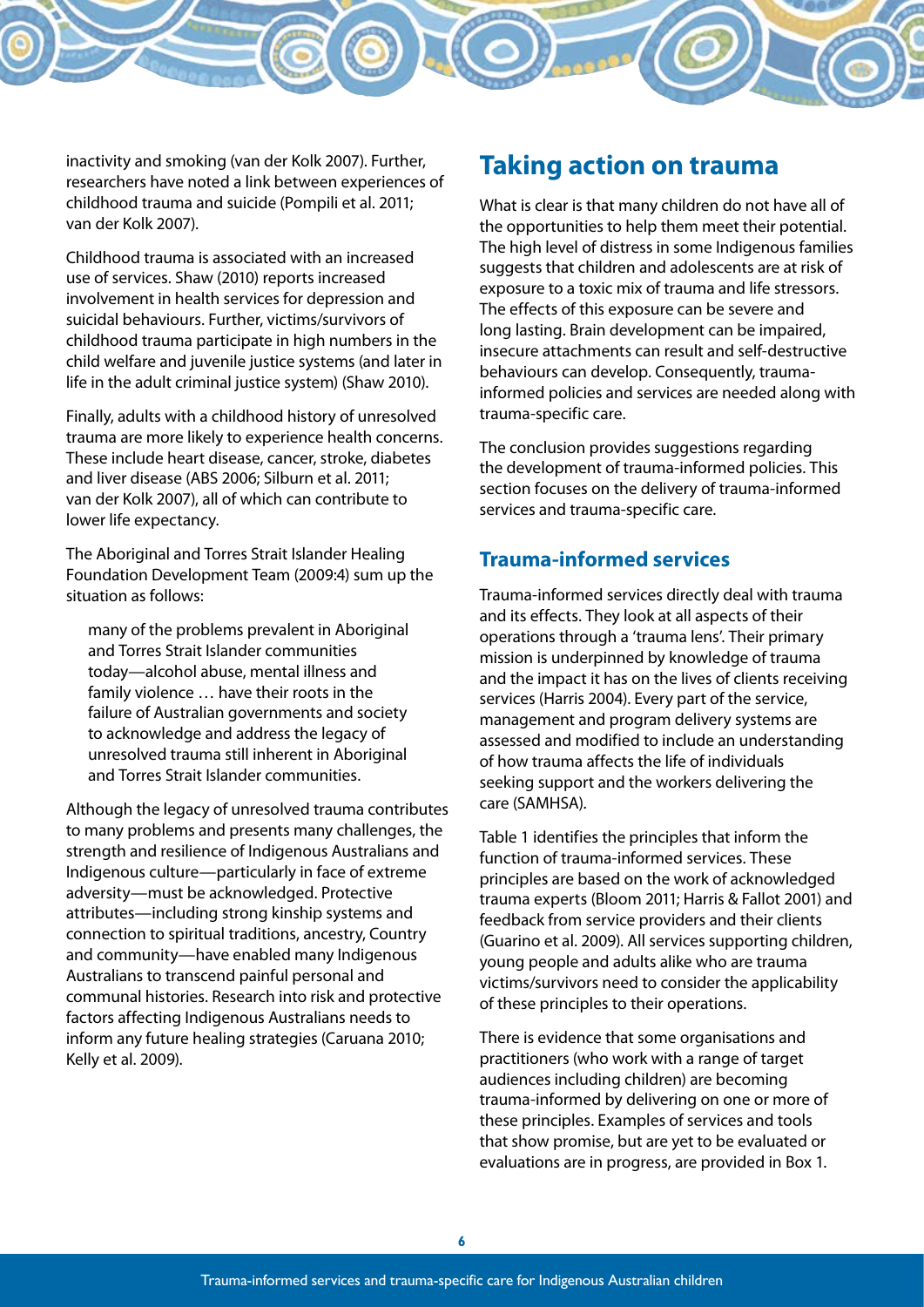## **Table 1: Core values of trauma-informed services**

| <b>Principle</b>                                                                       | <b>Explanation</b>                                                                                                                                                                                                                                                                                                                                                                                                                                                                                                                                                                                                                                                                                                                                    |
|----------------------------------------------------------------------------------------|-------------------------------------------------------------------------------------------------------------------------------------------------------------------------------------------------------------------------------------------------------------------------------------------------------------------------------------------------------------------------------------------------------------------------------------------------------------------------------------------------------------------------------------------------------------------------------------------------------------------------------------------------------------------------------------------------------------------------------------------------------|
| Understand trauma and its<br>impact on individuals,<br>families and communal<br>groups | This expertise is critical to avoid misunderstandings between staff and clients that can<br>re-traumatise individuals and cause them to disengage from a program.<br>Two strategies promote understanding of trauma and its impacts: trauma-informed policies<br>and training.                                                                                                                                                                                                                                                                                                                                                                                                                                                                        |
|                                                                                        | Trauma-informed policies formally acknowledge that clients have experienced trauma,<br>commit to understanding trauma and its impacts, and detail trauma-informed<br>care practices.<br>Ongoing trauma-related workforce training and support is also essential. For example,                                                                                                                                                                                                                                                                                                                                                                                                                                                                         |
|                                                                                        | staff members need to learn about how trauma impacts child development and<br>attachment to caregivers. Appropriate support activities might include regular<br>supervision, team meetings and staff self-care opportunities.                                                                                                                                                                                                                                                                                                                                                                                                                                                                                                                         |
| Promote safety                                                                         | Individuals and families who have experienced trauma require spaces in which they feel<br>physically and emotionally safe.<br>Children need to advise what measures make them feel safe. Their identified measures<br>need to be consistently, predictably and respectfully provided.<br>Service providers have reported that creating a safe physical space for children includes<br>having child-friendly areas and engaging play materials. Creating a safe emotional                                                                                                                                                                                                                                                                              |
|                                                                                        | environment involves making children feel welcome (e.g. through tours and staff<br>introductions), providing full information about service processes (in their preferred<br>language) and being responsive and respectful of their needs.                                                                                                                                                                                                                                                                                                                                                                                                                                                                                                            |
| Ensure cultural competence                                                             | Culture plays an important role in how victims/survivors of trauma manage and express<br>their traumatic life experience/s and identify the supports and interventions that are<br>most effective.<br>Culturally competent services are respectful of, and specific to, cultural backgrounds.<br>Such services may offer opportunities for clients to engage in cultural rituals, speak in<br>their first language and offer specific foods.<br>Culturally competent staff are aware of their own cultural attitudes and beliefs, as well as<br>those of the individuals, families and communities they support. They are alert to the<br>legitimacy of inter-cultural difference and able to interact effectively with different<br>cultural groups. |
| Support client's control                                                               | Client control consists of two important aspects. First, victims/survivors of trauma are<br>supported to regain a sense of control over their daily lives and build competencies that<br>will strengthen their sense of autonomy. Second, service systems are set up to keep<br>individuals (and their caregivers) well informed about all aspects of their treatment, with<br>the individual having ample opportunities to make daily decisions and actively<br>participate in the healing process.                                                                                                                                                                                                                                                  |
| Share power and<br>governance                                                          | Power and decision making is shared across all levels of the organisation, whether<br>related to day-to-decisions or the review and creation of policies and procedures.<br>Practical means of sharing power and governance include recruiting clients to the board<br>and involving them in the design and evaluation of programs and practices.                                                                                                                                                                                                                                                                                                                                                                                                     |
| Integrate care                                                                         | Integrating care involves bringing together all the services and supports needed to<br>assist individuals, families and communities to enhance their physical, emotional, social,<br>spiritual and cultural wellbeing.                                                                                                                                                                                                                                                                                                                                                                                                                                                                                                                                |
| Support relationship<br>building                                                       | Safe, authentic and positive relationships assist healing and recovery. Trauma-informed<br>services facilitate such relationships; for example, by facilitating peer-to-peer support.                                                                                                                                                                                                                                                                                                                                                                                                                                                                                                                                                                 |
| Enable recovery                                                                        | Trauma-informed services empower individuals, families and communities to take<br>control of their own healing and recovery. They adopt a strengths-based approach,<br>which focuses on the capabilities that individuals bring to a problem or issue.                                                                                                                                                                                                                                                                                                                                                                                                                                                                                                |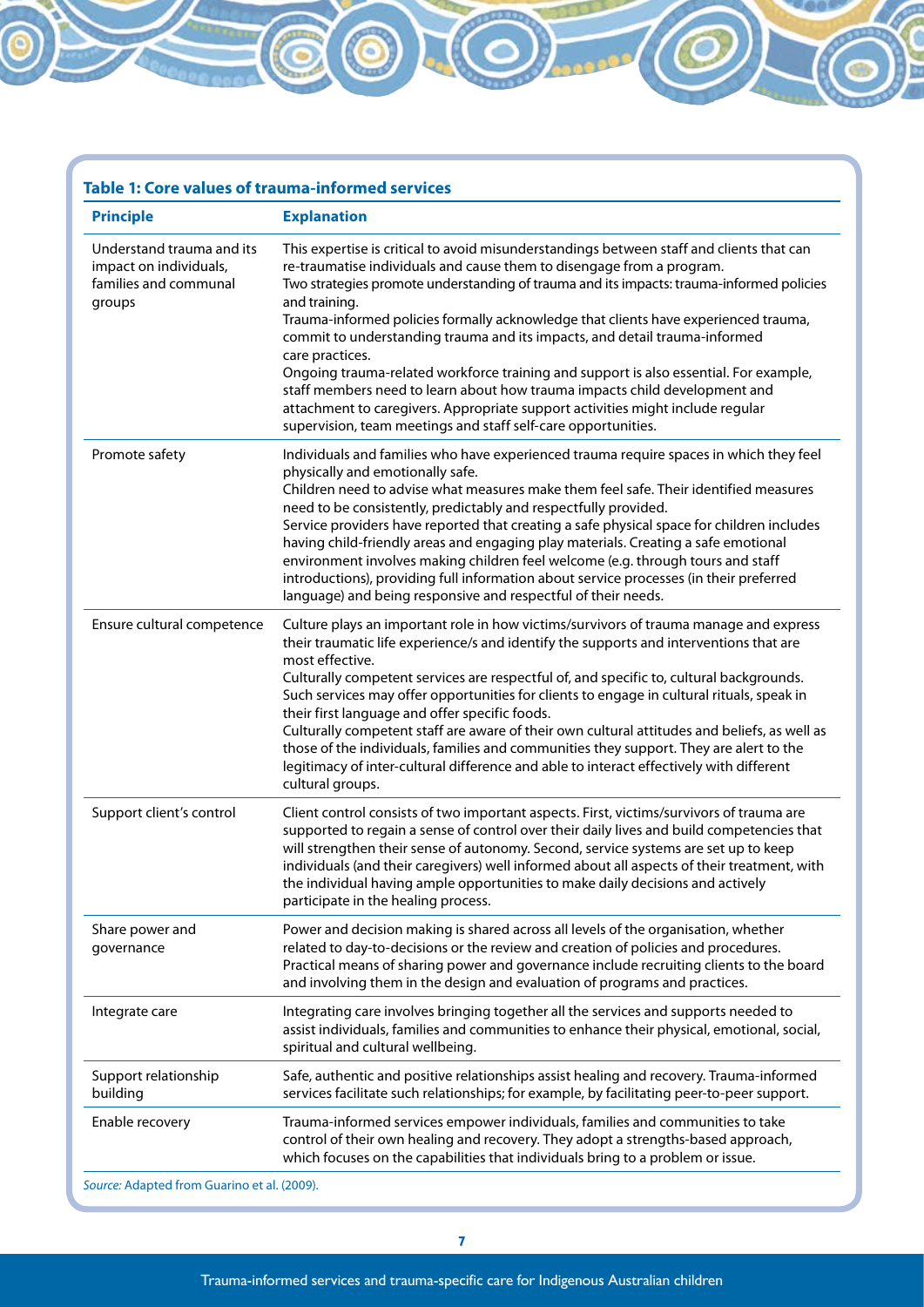#### **Box 1: Examples of trauma-informed services and tools**

#### **Aboriginal Family Support Services**

The programs and services of the Aboriginal Family Support Services (AFSS) focus on ensuring staff respond to the needs of clients with an enhanced awareness and acknowledgement of trauma and its impacts. To achieve this aim AFSS: ensures staff and work environments are culturally sensitive and competent; develops frameworks to receive and support clients feedback, choice and autonomy; and builds close and respectful partnerships with other service providers and systems to provide integrated services for individuals, families and communities. AFSS also obtained a grant to purchase books and resources in the area of healing of trauma (AFSS 2012).

#### **Culturally sensitive trauma-related practice tools**

The Australian Aboriginal Version of the Harvard Trauma Questionnaire (AAVHTQ) is a culturally competent measure of specific traumatic stressors and trauma symptoms (DSM-III-R criteria for post-traumatic stress disorder —PTSD). The questionnaire includes specific cultural idioms of distress reactions relevant to Australian Aboriginal people (Atkinson 2008).

#### **Community designed and driven healing projects**

In October 2010, following an open tender process, the Aboriginal and Torres Strait Islander Healing Foundation awarded funds to 21 Indigenous-controlled agencies to create and deliver their own healing projects. Projects include the development of local healing centres, individual and group counselling and healing camps on Country. In the January to June 2012 reporting period, 17 of the initial projects continued to operate. Projects have reported on agreed national outcomes (such as strengthened connection to culture) and contributed to case studies. A Healing Foundation report provides insights into existing healing work and its perceived effectiveness (see Aboriginal and Torres Strait Islander Healing Foundation 2012). <http://www.healingfoundation.org.au/our-work>.

#### **Information exchange**

The Australian Child & Adolescent Trauma, Loss and Grief Network has a section committed to sharing information and background materials about child and adolescent trauma, loss and grief from an Indigenous perspective. A key resource includes interviews with five members of the Footprints in Time Steering Committee on what is known about grief and loss and how to support children to cope with adversity. <http://www.earlytraumagrief.anu.edu.au/Indigenous-children-and-families>.

The network is also developing the Aboriginal and Torres Strait Islander Families and Communities Hub. Resources on topics such as healing, sharing wisdom, trans-generational trauma, resilience and cultural awareness will be identified and developed in collaboration with key partners. Partners include the National Aboriginal Community Controlled Health Organisation (NACCHO) and the Secretariat of National Aboriginal and Islander Child Care (SNAICC). There is also an online space or gallery, Resilience through the Arts, where Indigenous artists can present their work on a rotational basis.

Although the development of trauma-informed services is critical, more support is needed. Some Indigenous Australian children also require individual therapeutic care that is trauma-informed (that is, trauma-specific care).

#### **Trauma-specific care**

Trauma-specific care consists of the specific actions taken to deal with the consequences of trauma in individuals and to facilitate their healing. These actions need to focus on developing understanding of, and appropriate responses to, the complex

psychobiological and social reactions to trauma and less on recounting and categorising the trauma events (Briere & Scott 2006; Scaer 2007; van der Kolk 2007).

There is no single way to provide trauma-specific care. Instead, practitioners and service providers, through consultation and feedback with trauma experts and clients, need to identify the strategies and practices best suited to the needs and circumstances (including geographic location) of the individuals, families and communities they seek to support. This section shares approaches documented by individuals and service providers working with and for victims/survivors of trauma.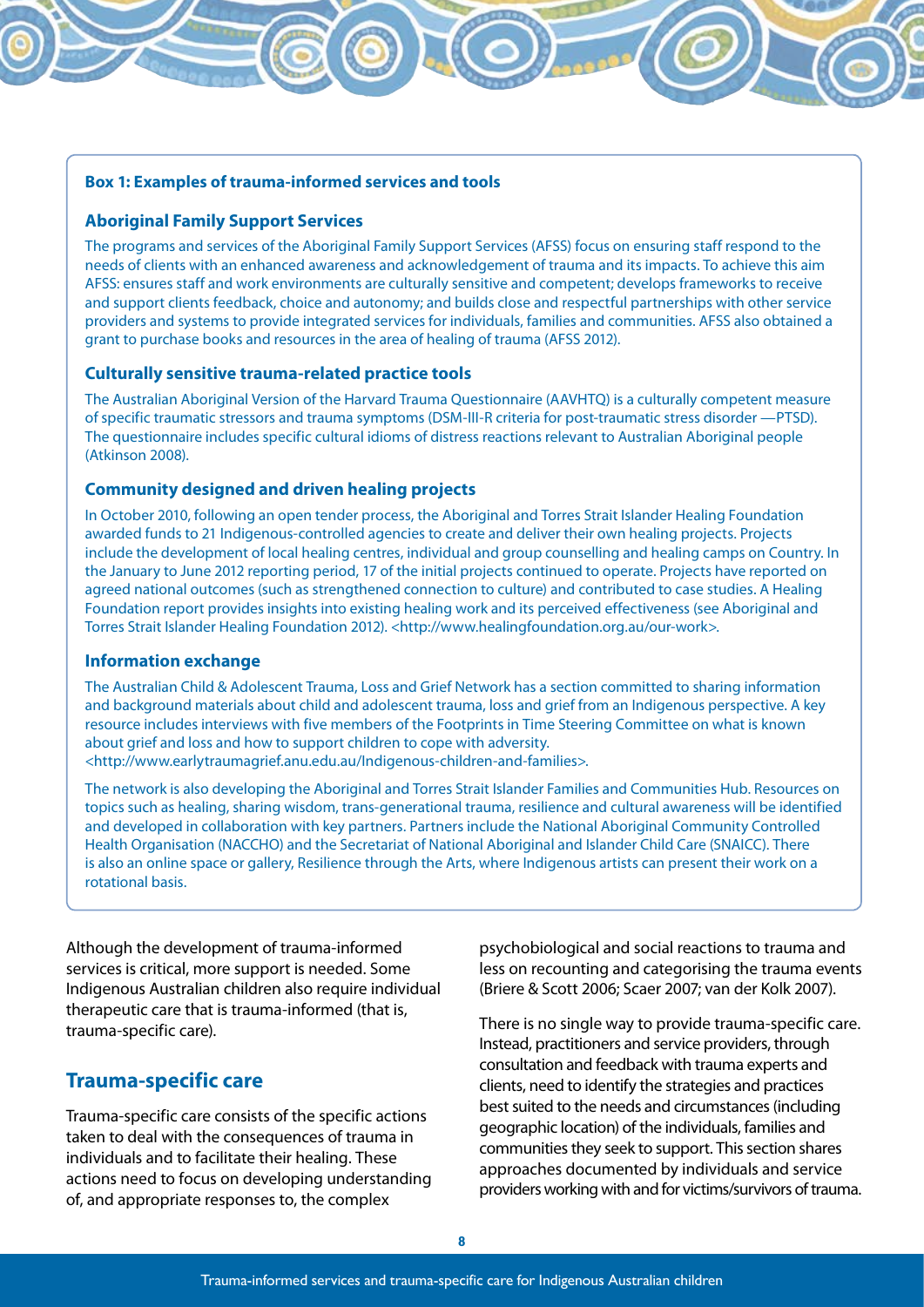As highlighted earlier, this section draws mainly on documented practice wisdom. Further research is needed to enhance understanding of: the level of the need for trauma recovery in the Indigenous Australian community (Vicary & Bishop 2005); the risk and protective factors associated with Indigenous social and emotional wellbeing (Kelly et al. 2009); and the efficacy of available trauma-specific care programs and practices. Such research will be enabled through adequate funding for an evaluation component for the existing (often small-scale) programs (Kowanko et al. 2009). The Canadian experience exemplifies the importance of building a strong evidence base of innovative and effective strategies in this area (Archibald 2006), while respecting the intellectual property of traditional healing practices (Quinn 2007). With ongoing support, the Aboriginal and Torres Strait Islander Healing Foundation has the potential to follow the lead of the Canadian Aboriginal Healing Foundation in producing a wealth of information that will help inform future trauma-specific models of care (ATSISJC 2009).

# **Cultural approaches to trauma-specific care**

Trauma-specific care must consider cultural factors. Culture plays a role in the type of trauma that individuals may experience, the risk for continued trauma, how individuals handle and express their experiences and which type of care is most effective (Guarino et al. 2009).

One powerful means of recognising culture is the development of Indigenous-specific approaches to care. Two Indigenous-specific programs that work with children were identified: the Take Two Aboriginal Team and Yorgum.

Take Two is a Victorian-based therapeutic service for children who have suffered abuse and neglect. It undertakes therapeutic interventions to achieve positive outcomes, such as recovery from trauma. Partners include Berry Street, Austin Health, Child and Adolescent Mental Health Service (CAMHS), La Trobe University School of Social Work and Social Policy, Mindful (Centre for Training and Research in Developmental Health) and the Victorian Aboriginal Child Care Agency (VACCA). Given the

disproportionate number of Aboriginal children within the Take Two program, the service created the Take Two Aboriginal team in 2004. The functions of the Aboriginal team include clinical work, program and research development and training and practice development (see Box 2) (Frederico et al. 2010).

#### **Box 2: Yarning up on Trauma—an example of Take Two's work with Aboriginal services and communities**

Yarning up on Trauma is an education package and approach to understanding trauma and attachment for Aboriginal children, Aboriginal communities and those working with the Aboriginal community. Take Two clinically trained facilitators (one Aboriginal and one non-Aboriginal) typically deliver the program. It is designed to provide workers with knowledge and understanding of:

- the effects of trauma on their clients, themselves as Aboriginal people, Aboriginal communities and their work environments
- • appropriate interventions based on trauma and attachment theories.

From 2006 to 2008, approximately 240 participants attended the training. An analysis of post-training surveys revealed that the vast majority of participants found the content 'definitely or mostly' helpful. A year after training delivery, trainers have received feedback from community members about the ongoing application of their learning. Further, Yarning up on Trauma has directly informed training within the Victorian-based Berry Street, Take Two partnership with the Bouverie Centre.

Further evidence of whether, and on what basis, this package contributes to reductions in the trauma symptoms of children are needed in order to confirm this promising practice as a 'best-practice' model that other trauma-specific services should consider.

*Source:* Coade et al. 2008; Frederico et al. 2010.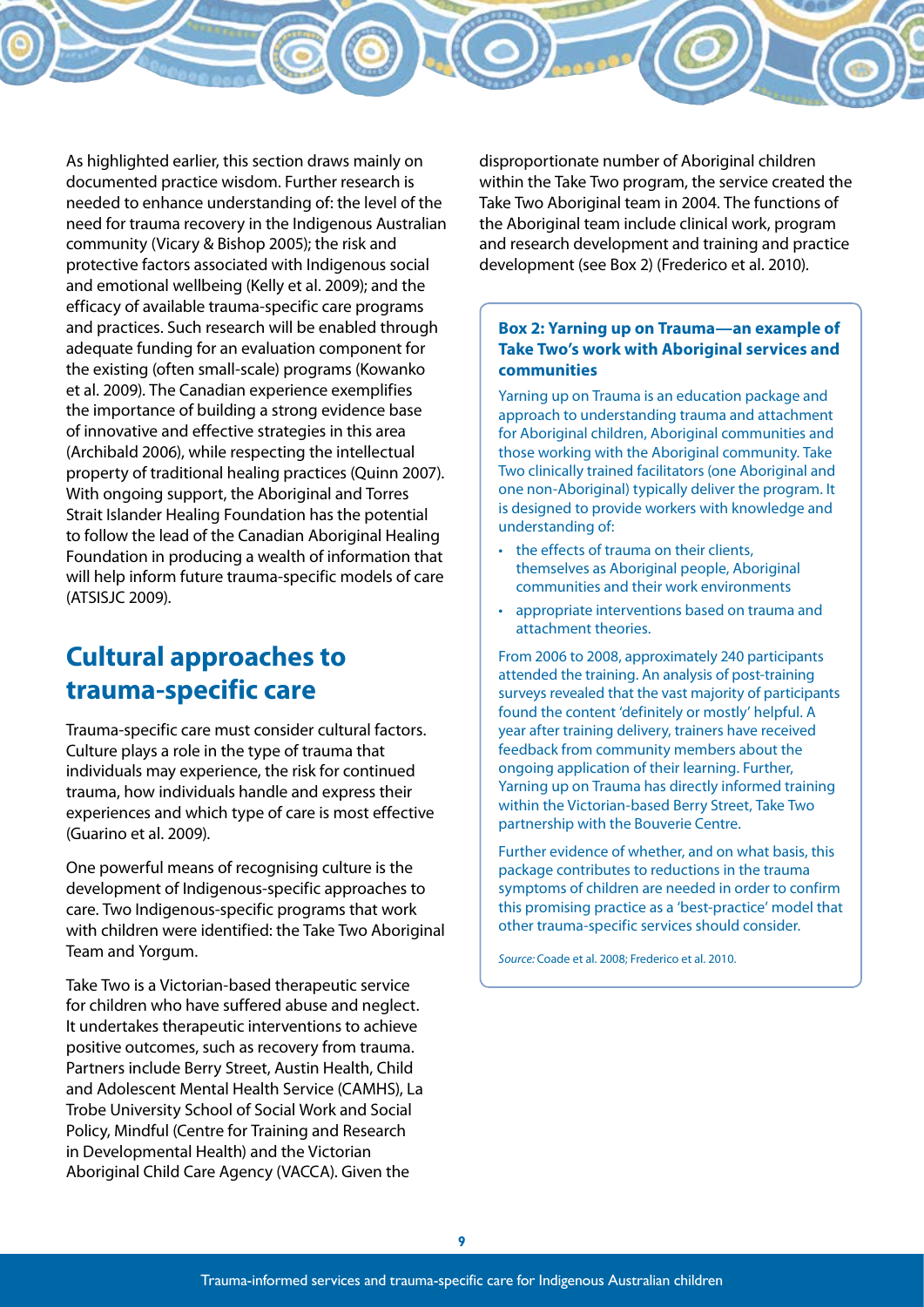Yorgum is an Aboriginal child and family counselling service operating in metropolitan Perth and parts of south-west Western Australia. The service draws on a range of therapeutic approaches, grounded in Aboriginal philosophies, to deliver trauma-specific care to local Aboriginal communities. Its practices acknowledge the connection between the negative impact of historical and complex trauma and family breakdown, poor parenting skills and capacity and substance misuse, violence and abuse. Crucial to Yorgum's work are the connections it makes with other services, such as Link-Up for the Stolen Generations. These connections enable Yorgum to deliver integrated, holistic support (see Box 3).

#### **Box 3: Yorgum—promising examples of adopted therapeutic approaches**

Yorgum's practitioners draw on a range of therapeutic approaches to work with various clients, including:

- • sand-play therapy (particularly with children)
- art therapy (adults and children)
- varning therapy (based on the principle that telling the story is part of the therapeutic process, where enabling the client to share their story validates their experiences)
- • one-on-one counselling
- group work and education workshops.

Practical supports and referrals to other services are also provided in ways that empower clients to take control and do things for themselves.

The services provided by Yorgum represent promising practices as they are yet to be formally evaluated. However, anecdotal accounts suggest that Yorgum is delivering a much sought-after program. Internal reviews of the service (not publicly available) have also contributed to continued funding by government agencies.

For further information visit <http://www.yorgum. com.au> and <http://www.aifs.gov.au/afrc/pubs/ newsletter/frq017/frq017-6.html>.

Initiatives such as Take Two and Yorgum require appropriately skilled workers. Hence this section is supplemented with a discussion of two training courses designed by, with and for Indigenous practitioners: We Al-li and Nunkuwarrin Yunti. We Al-li is designed both to support workers to heal their own trauma and to prepare these workers to support children and other target groups in their recovery. Nunkuwarrin Yunti delivers a counsellingrelated diploma, particularly suited to Aboriginal workers, that explores responses to trauma.

We Al-li (the Woppaburra terms for fire and water) is a community-based response to the violence and trauma experienced by some Indigenous Australians and the need to develop healing activities. Established in 1993, the program consists of a series of workshops that incorporate Indigenous Australian cultural practices and therapeutic skills. The workshops are designed to provide personal and professional development for practitioners working in the areas of trauma, family violence and positive parenting. One workshop focuses on working with children (see Box 4).

#### **Box 4: We Al-li: healing people, sharing culture, regenerating spirit**

A key component of We Al-li is Working with Children—Prevention and Healing (formerly The Child Learns). First developed and run in 1994, this workshop/unit explores:

- • cultural safety when working with children who have been hurt
- child development and childhood traumatheories, processes and effects
- • emotional first aid and emotional release work through sensory and tactile work, narrative, dance, movement, play therapy, nature discovery, storytelling and performance
- applying skills for working with children that promote positive spiritual and cultural growth and identity
- understanding the importance of establishing our own trigger points when working with children and apply self-care strategies to prevent burnout (We Al-li workbook 2002–12).

Other We Al-li workshops include Lifting the Blanket—Trauma and Recovery, Prun—Managing Conflict and Journey to the Crocodile's Nest—Loss and Grief.

Although reviews and post-course evaluations of We Al-li have been undertaken (see below), ongoing research is required in order to determine whether this promising practice represents a best-practice model for services to consider.

For further information visit <http://www.wealli.com.au>.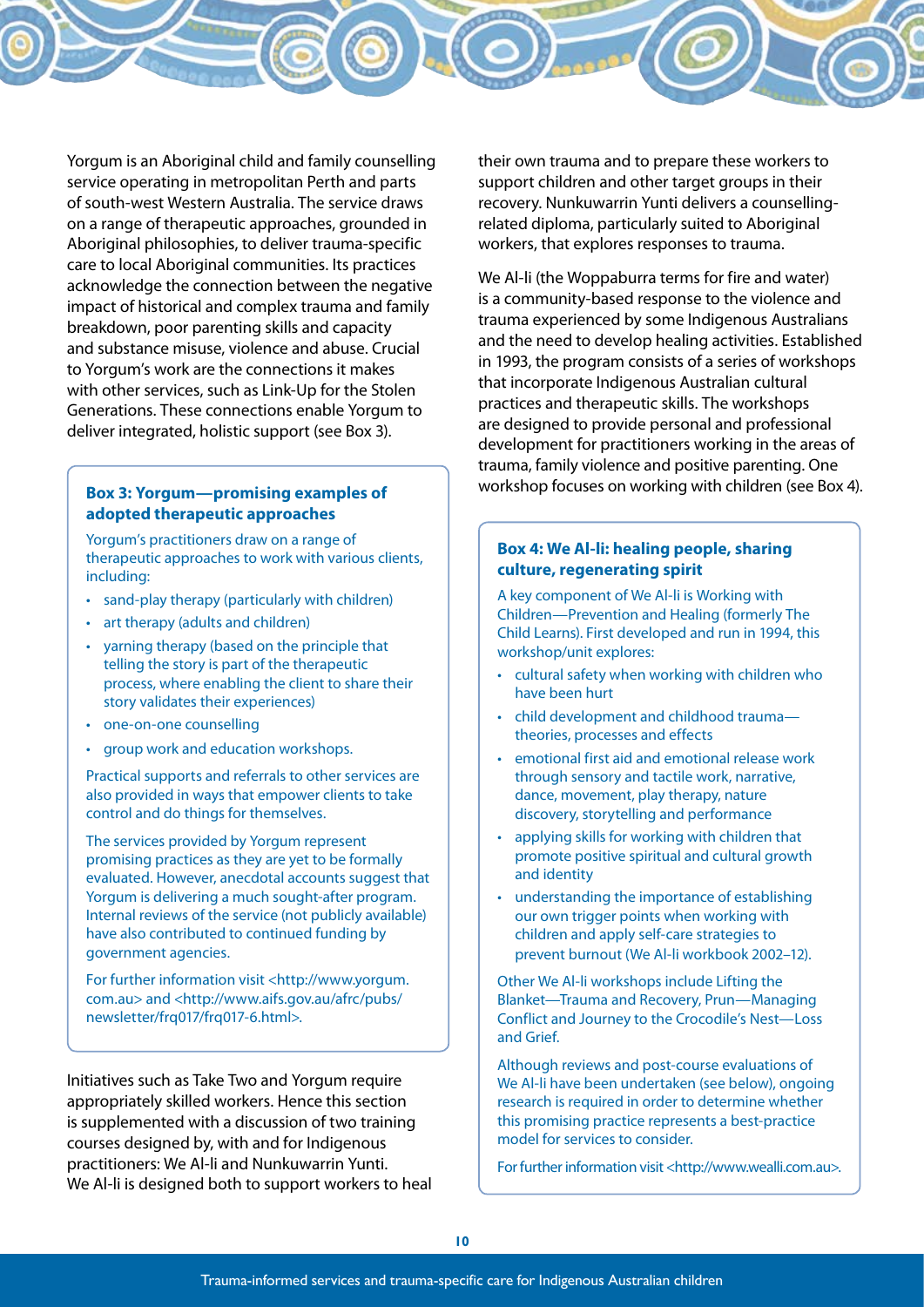We Al-li has been evaluated. All nine workshops were assessed in 1995 as part of a doctoral study (Atkinson 2001). The evaluation sought feedback from program participants who included Aboriginal workers from alcohol rehabilitation, child-care and youth services. It found strong support for the program's focus on cultural tools for healing. Participants identified the strongest tools as:

story, art, music, theatre, dance, always placing the trauma stories of people and place as the centre-piece of our work. The storytellers were our teachers and we learnt as we listened. These stories were not just about individuals but linked social groups across history and country. The stories were about the storyteller(s') culture and identity (Atkinson 1995; Atkinson forthcoming).

When We Al-li was incorporated into the Masters of Indigenous Studies at Gnibi College of Indigenous Australian Peoples at Southern Cross University, it was reviewed as an academic program every 3 years. The reviews considered the underpinning educational theory and program fidelity (that is, are units of study implemented as intended?). The results of these reviews have not been officially published.

We Al-li is now delivered at a community level. Anecdotal accounts from feedback forms (which have been collected over a number of years) suggest reductions in the trauma symptoms experienced by participants at course completion. The results of these post-course evaluations are yet to be published.

Nunkuwarrin Yunti (taken from the dialects of the Ngarrindjeri and Narungga people and meaning 'working together') is an Aboriginal and Torres Strait Islander community controlled organisation. It delivers a diverse range of health-care and community support services in and around Adelaide, South Australia.

Nunkuwarrin Yunti is the registered training provider for the Diploma of Narrative Approaches for Aboriginal People (counselling, group and community work). The diploma is particularly suited to Aboriginal workers who are employed in various social and emotional wellbeing job roles in which counselling duties compromise a significant part of their work. This training is made up of 17 units of competency.

Five units focus specifically on narrative counselling. The others cover comorbidity, advocacy, crisis work, domestic and family violence, health promotion, strategic approaches to Aboriginal and Torres Strait Islander health, social and emotional wellbeing assessment and intervention and responses to trauma.

No evaluations of the course were identified. However, information regarding the design and operation of the course is available from the People Development Unit at Nunkuwarrin Yunti (see: <http://www.nunku.org.au/index.php?option=com\_ content&task=view&id=29&Itemid=45>).

### **Neuroscience and trauma-specific care**

Perry & Pollard (1998) and Perry (2009) advocate an approach to clinical work with child victims/ survivors of trauma that is informed by neuroscience. Neuroscience deals with the structure or function of the nervous system and brain.

The approach designed by Perry involves:

- • assessing the key systems and areas of a child's brain that have been impacted by trauma
- selecting and sequencing developmentally appropriate therapeutic, enrichment and educational activities to help the child reapproximate a more standard or typical development trajectory (Perry 2009).

For example, an assessment might reveal that a 10 year old child victim/survivor of trauma has the self-regulation skills of a 2 year old, the social skills of a 5 year old and the speech and language capability of an 8 year old. This assessment informs the design of specific therapeutic intervention for the child. It would start with the lowest (in the brain) undeveloped/abnormally functioning set of problems and move sequentially up the brain as improvements are observed. In the case presented, this might involve initially focusing on the poorly organised brainstem and related self-regulation by using drumming or massage. Once there is improvement in self-regulation, the therapy would move to more relational-related problems (limbic), using activities like play or art (Perry 2009). Table 2 provides the theoretical framework for the approach.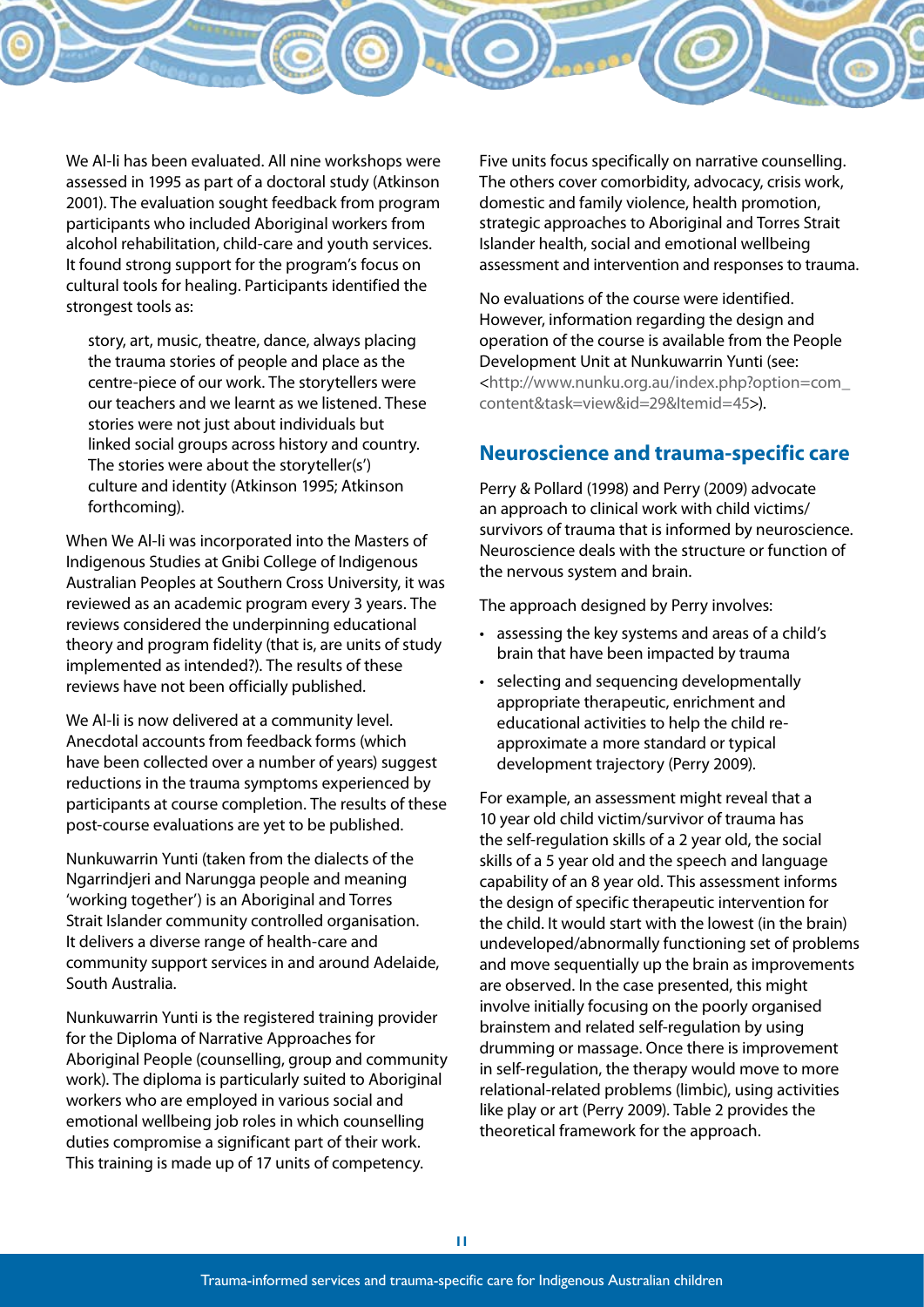| <b>Develop-</b><br>mental age | <b>Sensitive</b><br>brain area | <b>Critical functions</b>                                        | <b>Primary goal of</b><br>development | <b>Optimising</b><br>experiences       | <b>Enrichment</b><br><b>activities</b> |
|-------------------------------|--------------------------------|------------------------------------------------------------------|---------------------------------------|----------------------------------------|----------------------------------------|
| $0 - 1$                       | <b>Brainstem</b>               | Regulation of arousal                                            | State regulation                      | Rhythmic and                           | Massage                                |
|                               |                                |                                                                  | <b>Flexible stress</b><br>response    | patterned sensory<br>input             | Rhythm                                 |
|                               |                                |                                                                  |                                       | Auditory or tactile                    | Touch                                  |
| $1 - 2$                       | Midbrain                       | Integration of<br>multiple sensory<br>inputs<br>Motor regulation | Sensory integration                   | More complex                           | Music                                  |
|                               |                                |                                                                  | Motor control<br>affiliation          | movement                               | Movement                               |
|                               |                                |                                                                  |                                       | Simple narrative                       | Touch                                  |
| Limbic<br>$1 - 4$             |                                | <b>Emotional states</b>                                          | Emotional                             | Complex movement                       | Dance/play                             |
|                               | Social language                | regulation                                                       | Narrative                             | Art                                    |                                        |
|                               |                                | Interpretation of<br>social information                          | Attachment<br>Empathy                 | Social experiences                     | Nature discovery                       |
| $2 - 6$                       | Cortex                         | Abstract cognitive<br>functions                                  | Abstract reasoning                    | Complex                                | Story telling                          |
|                               |                                |                                                                  | Creativity                            | conversation                           | Drama                                  |
|                               |                                | Social/emotional<br>integration                                  |                                       | Social and<br>emotional<br>experiences | Exposure to<br>performing arts         |

Preliminary efforts to integrate this approach into a variety of settings, including therapeutic preschools, shows promise for helping to heal traumatised children. However, further clinical and research efforts are needed in this area to better understand impacts (Perry 2009).

It is unclear from the available literature whether and how cultural differences influence the implementation of this framework. However, Perry (2009) has suggested the theoretical framework aligns with Indigenous cultural practices (see below).

## **Links between the theoretical framework for optimising child neurodevelopment and Indigenous healing rituals**

A key principle underpinning the theoretical framework for optimising child neurodevelopment is that activities are most effective when implemented with focused repetition targeting the neural systems one wishes to modify (Perry 2009). Accordingly, Perry suggests that Indigenous healing rituals have the capability to promote healing and recovery because they:

assuredly provide the patterned, repetitive stimuli—such as words, dance or song required to specifically influence and modify the impact of trauma, neglect, and maltreatment on key neural systems (Perry 2008:xi).

Additionally, Perry emphasises the power of relational health to promote healing and recovery and the need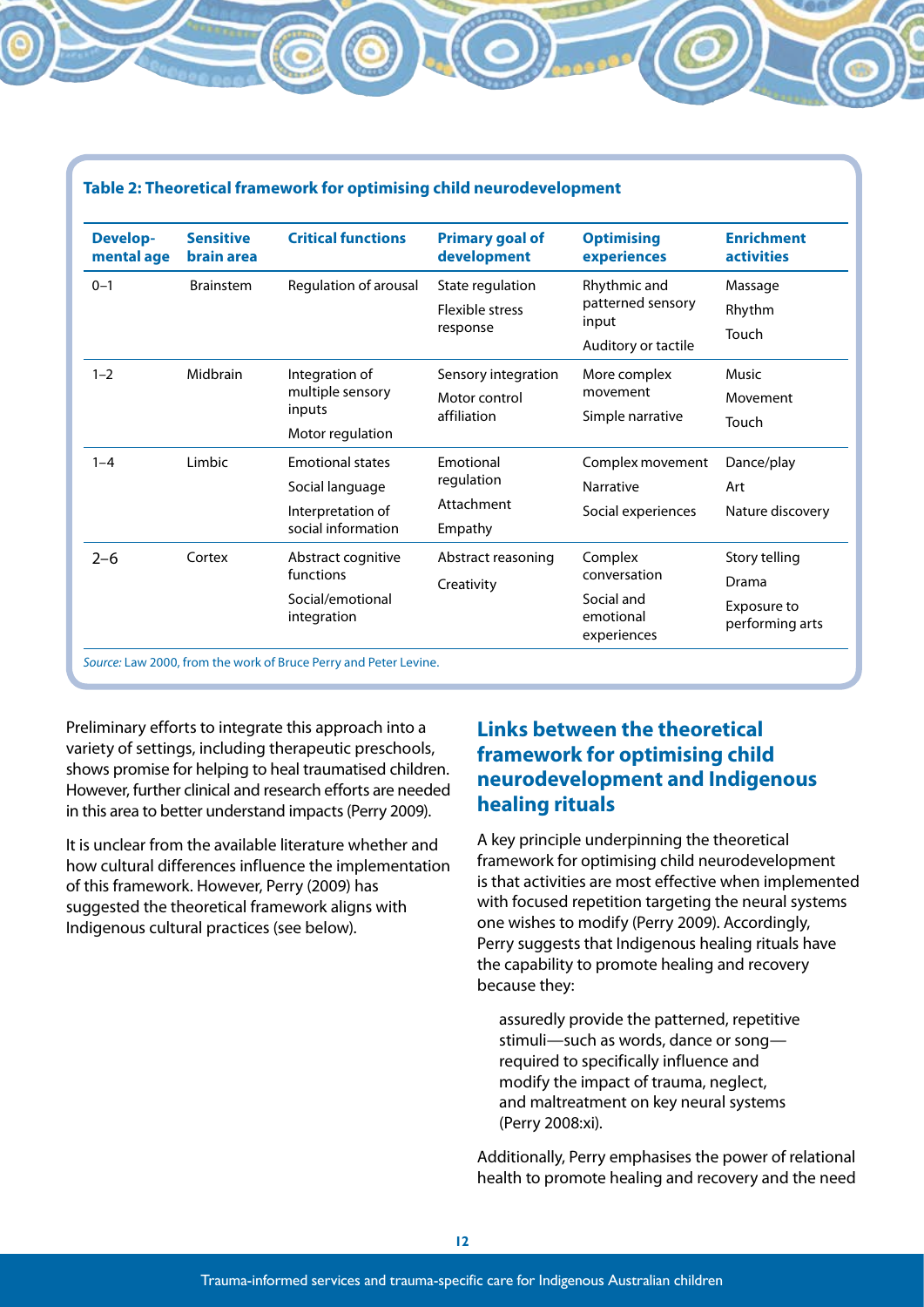to incorporate social connections into therapeutic work. He reports that 'healthy relational interactions with safe and familiar individuals can buffer and heal trauma-related problems' (Perry 2009: 248). Given the relational aspect of Indigenous healing rituals, this finding also points to the capacity of traditional practices to promote healing and recovery. As Perry explains, healing rituals are:

all provided in intensely relational experience(s) with family and clan participating in the ritual:… retell the story, hold each other, massage, dance, sing, creating images of the battle in literature, sculpture and drama, reconnecting to loved one and to community, celebrate, eat and share (Perry 2008:x).

This overlap suggests a convergence between modern concepts of neurodevelopment and the traditional healing practices of Indigenous people. However, further research is needed to understand whether and how Indigenous healing rituals support healing and recovery, and what factors facilitate or impede the use of such rituals for Indigenous families and communities.

#### **Box 5: Anecdotal accounts of healing activities with cultural links**

#### **Story telling, sand play and continuity of being among Anangu Pitjantjatjara girls (South Australia)**

Story telling encompasses the rhythmic beating of a stick and making marks on the sand, along with gestures and words or song. Anangu Pitjantjatjara girls start this form of play at a young age. It is highly gender specific; boys are discouraged from its use.

In this case, the cultural context provides a particular 'meaning-making' system for the girls. Within this system, girls start to develop their own sense of self and space. Their early experiences—such as connections with and separation from the mother—can be reflected in the play. What occurs is the interplay of culture and child development. Children use and internalise what is provided within their cultural context and in turn contribute to their culture through their own playful and exploratory experiences.

Although not specifically named as trauma-specific care, this activity has the elements of a cultural trauma healing activity significant to children. It is included because the author of this paper adopted a similar technique when working with a group of Anangu Yankunytjatjara girls after a distressing experience for the girls and their community.

For further information: <http://www.healthinfonet. ecu.edu.au/key-resources/bibliography/?lid=14296>.

#### **ArtThink (South Australia)**

Specifically for Indigenous and culturally and linguistically diverse groups, ArtThink assists communities to discuss and respond to mental health issues through art. It aims to improve mental health literacy (including understanding of conditions such as post-traumatic stress), grow participants' confidence to respond effectively to mental health issues and decrease stigma associated with mental illness.

Art-based educators invite participants to express their understanding of mental health issues using different art forms, such as painting, stories or theatre.

For further information: <http://www.artthink.com.au/>.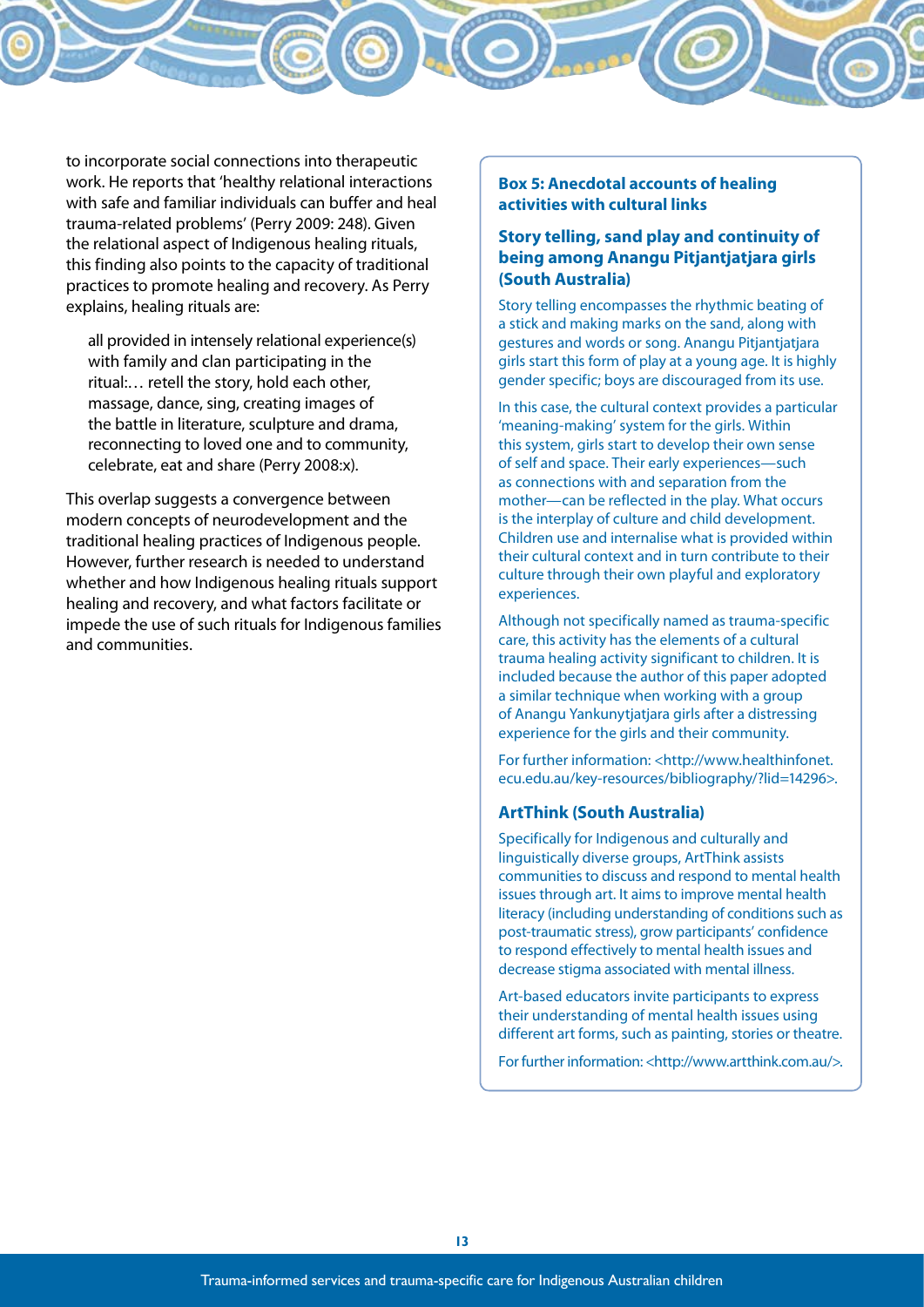# **Other potentially promising approaches to trauma-specific care**

Other approaches emerge in the available literature as potential strategies for supporting victims/survivors of trauma. These are an ecological approach to the identification and treatment of trauma, physical activity to promote recovery and therapeutic residential care.

An ecological approach involves taking into consideration the interaction within and between various systems in a child's life in order to identify trauma risk factors. It requires practitioners and service providers to keep a broad, rather than narrow, view of issues and recognise that the trauma experienced by children may be the result of a combination of factors related to the child, their parents and carers and their environment. Therefore, their trauma-specific care needs to seek to tackle issues or problems in all the systems that are negatively affecting the child's situation (Leon et al. 2008; Phenice & Griffore 1996).

#### **Box 6: Example of a care model informed by the ecological perspective**

#### **Overt problem:**

• Child exhibiting disorganised or agitated behaviour (which, as highlighted earlier, can be symptomatic of trauma).

#### **Identified issues:**

• Child demonstrating insecure attachments and not attending school. Family history of trauma. Also experiencing homelessness and unemployment. Community experiencing internal conflicts and high levels of substance misuse and high levels of mental illness.

#### **Identified support and assistance:**

- • Child: counselling, in-school support
- Family: interventions focused on parenting skills, healing and recovery and addictions. Referrals to housing support and employment agencies.
- • Community: community mediation and increased access to rehabilitation and mental health services.

*Source:* Adapted from Leon et al. 2008.

There is a small, but emerging, evidence base in support of an ecological approach to trauma-specific care. Further research is needed to measure impacts and outcomes (Leon et al. 2008).

Physical activity is the other approach. When seeking to enable trauma recovery in children, interventions are often drawn from the domain of therapy (cognitive behavioural therapy, eye movement desensitisation and reprocessing (EMDR), pharmacotherapy, etc.). However, physical activity could represent another important means of supporting the recovery of children who are victims/survivors of trauma. Ahn and Fedewa (2011) analysed the findings of 73 studies examining the relationship between children's physical activity and mental health outcomes. The authors found that increased levels of physical activity had significant effects in reducing depression, anxiety, psychological distress and emotional disturbance in children (Ahn & Fedewa 2011).

Therapeutic residential care is intensive and timelimited care for a child or young person in statutory care. Such care is designed to respond to the complex impacts of abuse, neglect and separation from family. This is achieved through the creation of positive, safe, healing relationships and experiences informed by a sound understanding of trauma, damaged attachment and developmental needs (National Therapeutic Residential Care Working Group, cited in McLean et al. 2011). The eight Australian child protection jurisdictions offer therapeutic residential care services. Australian and international research suggests this model represents optimal therapeutic care for children in the out-of-home care environment (McLean et al. 2011).

## **Supporting family and community**

Finally, it is important to acknowledge that even though this paper has focused on children, the needs of other family and community members must also be considered and acted upon. Those working in the field of trauma recovery and healing may benefit from exploring current approaches to caring for adults and communities who have experienced trauma. Although it is outside the scope of this paper to explore initiatives for these groups in detail, useful resources are available. The online resources section (see Appendix 2) highlights practice guidelines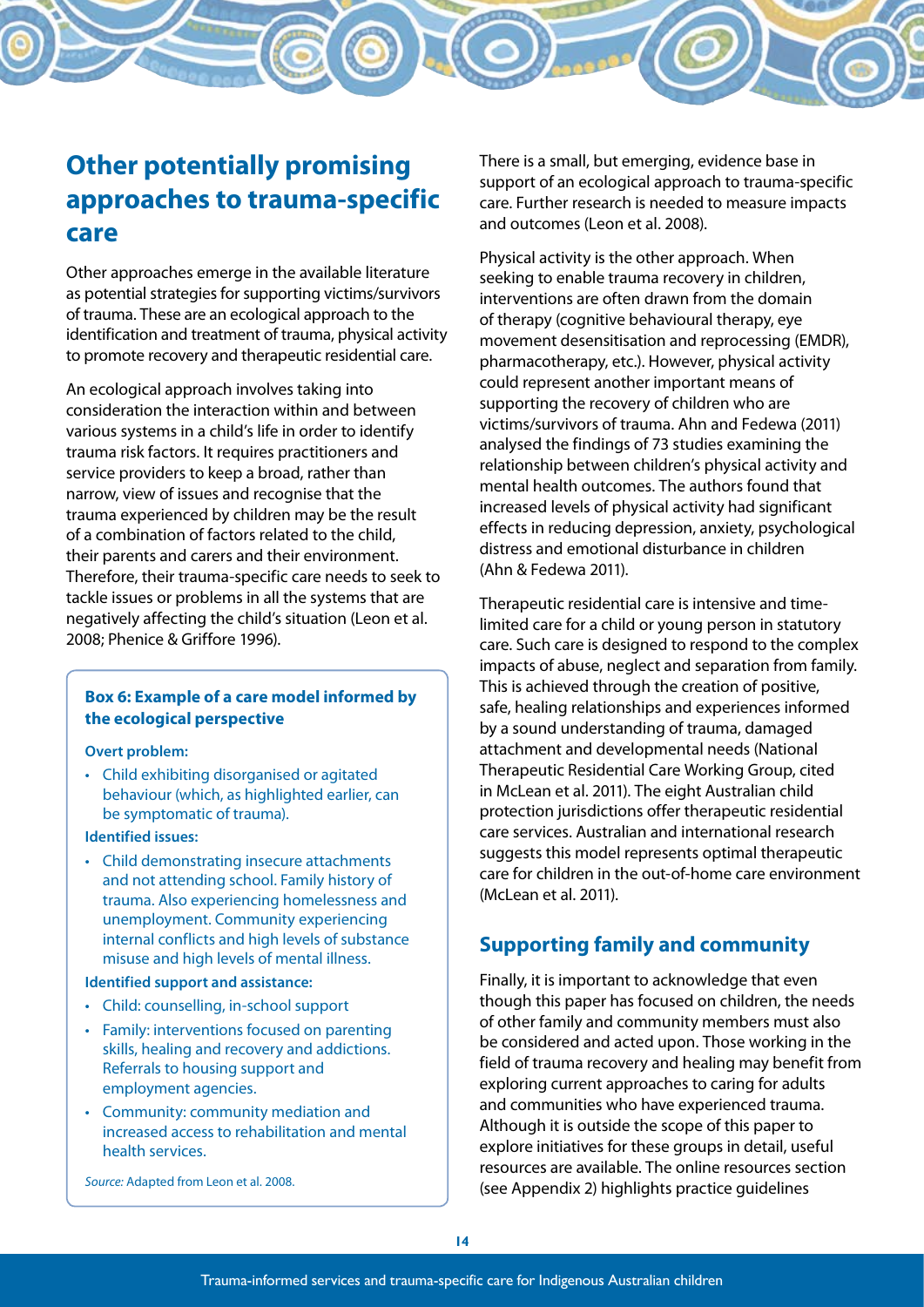designed for mental health professionals who directly engage in treatment of adults (aged 18 and over) with the lived experience of complex trauma (Kezelman & Stravropoulos 2012). A Closing the Gap Clearinghouse resource sheet *Strategies and practices for promoting the social and emotional wellbeing of Aboriginal and Torres Strait Islander people* (see Appendix 1) examines the Family Wellbeing course, a cultural healing program that aims to enhance participants' capacity to deal with the day-to-day stresses of life and to help others. This resource sheet also examines how parenting initiatives, such as Indigenous adaptions of Triple P-Positive Parenting, can enhance the quality of the parent–child relationship and in turn positively impact on children's emotional development. Finally, there is a growing body of literature on international experiences of community-based healing/trauma interventions following events such as mass torture or natural disasters (see Ertl et al. 2011; Hobfoll et al 2007; Reyes & Jacobs 2006).

# **Conclusion**

Many Indigenous Australian children grow up in safe homes and live in safe communities, but there are some who do not. Inter-generational trauma and distressing life events can cause childhood trauma. Although childhood trauma is a real problem that demands urgent action, it is important to acknowledge the strength and resilience of Indigenous people and culture in Australia in the face of extreme adversity. Protective attributes (such as strong kinships systems and connection to Country) have enabled many people to transcend painful personal and communal histories.

Trauma-informed services and trauma-specific care are important for those unable, or still working, to heal trauma. Although there are a growing number of early childhood programs specifically aimed at Indigenous children, most do not originate from trauma-informed services or incorporate traumaspecific care. Of the trauma-informed services and trauma-specific care that is available, most show promise for promoting healing and recovery but have not been formally evaluated, or the available evaluations focus on process and client satisfaction, rather than clinical outcomes (such as reduced trauma symptoms).

Trauma-informed services and trauma-specific care models reach into the hearts of children who are victims/survivors of trauma and into those of their families. Practitioners and service providers write of providing education and therapeutic and enrichment initiatives designed to respond to children's needs including their neurodevelopmental growth. Many of their reported practices are grounded within the richness of children's cultural and spiritual heritage. Such culturally informed approaches recognise Indigenous worldviews for strengthening cultural and spiritual identity, in early childhood and across the lifespan.

Even though this paper has focused on children, the needs of other family and community members must be considered and acted upon. It takes not just a family but also a healthy community to raise healthy children.

Further trauma-informed services and traumaspecific care interventions will be strengthened by action at the policy level. All government and nongovernment agencies need to ensure their policy frameworks are trauma-informed. To date, there are some encouraging signs. For example, the National Mental Health Policy 2008 recognises that exposure to traumatic events places individuals at heightened risk of mental health problems and mental illness. However, further work is recommended to move away from a potentially piecemeal approach, in which individual frameworks or strategies highlight the effects of trauma, with no single policy presenting a coherent strategic plan of action for supporting trauma recovery (Zubrick et al. 2010).

Finally, although this resource sheet has sought to demonstrate the need for and potential of specific interventions for Indigenous children who have experienced trauma, all children (Indigenous and non-Indigenous) would benefit from traumainformed services and trauma-specific care that is focused on their developmental needs.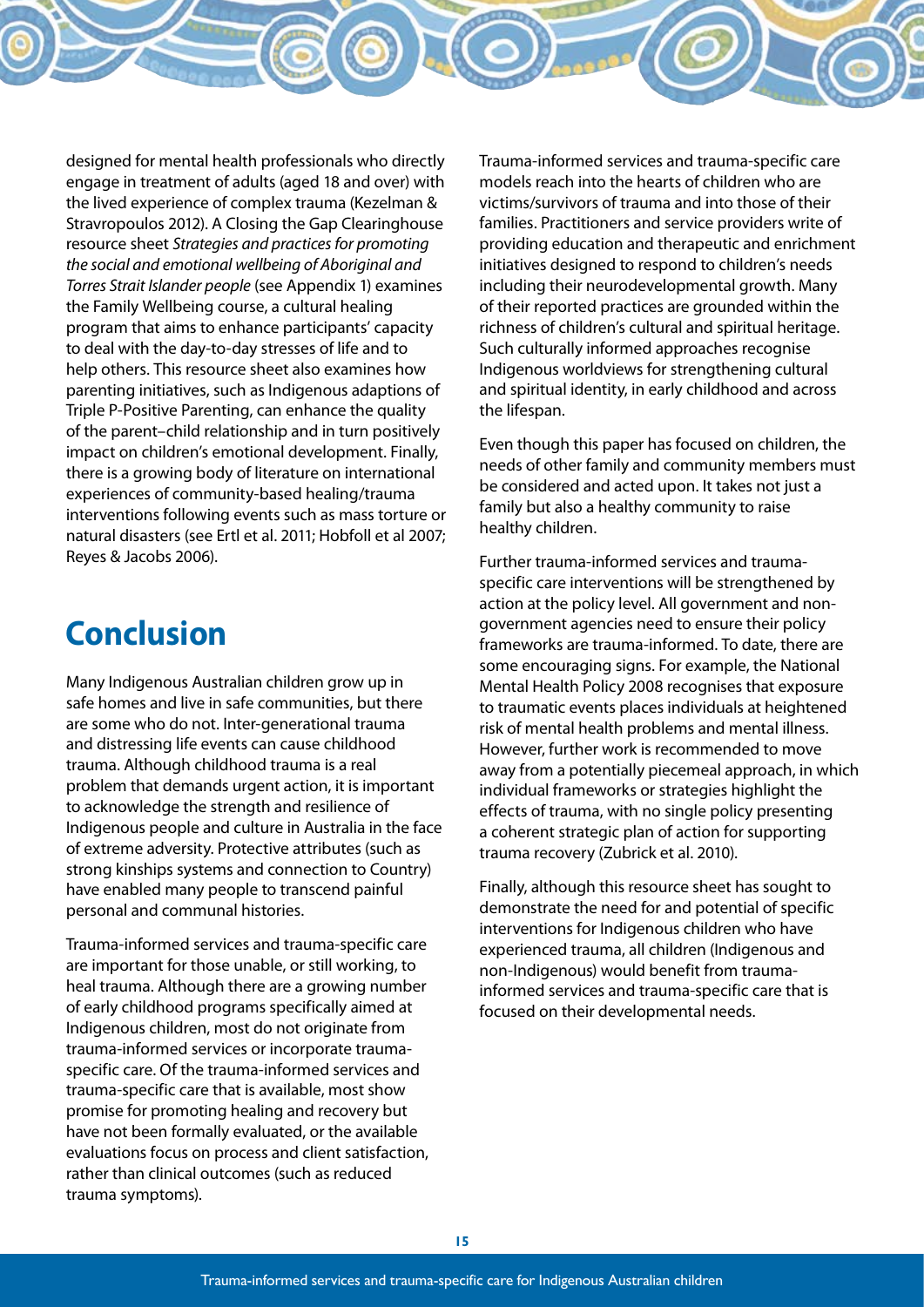# **Appendix 1**

The Closing the Gap Clearinghouse Assessed Collection includes summaries of research and evaluations that provide information on what works to overcome Indigenous disadvantage across the seven Council of Australian Governments building block topics.

Table A1 contains a list of selected research and evaluations that were the key pieces of evidence used in this resource sheet. The major components are summarised in the Assessed collection.

To view the Assessed collection, visit <http://www.aihw.gov.au/closingthegap/collections/>.

#### **Table A1: Assessed collection items for** *Trauma-informed services and trauma-specific care for Indigenous Australian children*

| <b>Title</b>                                                                                                                                                                                                                              | Year | <b>Author</b>                                                      |
|-------------------------------------------------------------------------------------------------------------------------------------------------------------------------------------------------------------------------------------------|------|--------------------------------------------------------------------|
| More than words—the language of relationships: Take Two—Third Evaluation<br>Report. Clearinghouse summary: <http: <br="" closingthegap="" www.aihw.gov.au="">ItemDetails.aspx?id=8781&amp;type=ac&gt;.</http:>                            | 2010 | Frederico M, Jackson A & Black C                                   |
| Our healing, our solutions. Volume 3. Clearinghouse summary: <http: www.<br="">aihw.gov.au/closingthegap/ItemDetails.aspx?id=9714&amp;type=ac&gt;.</http:>                                                                                |      | Aboriginal and Torres Strait<br><b>Islander Healing Foundation</b> |
| Trauma trails, recreating song lines: the transgenerational effects of trauma<br>in Indigenous Australia. Clearinghouse summary: <http: <br="" www.aihw.gov.au="">closingthegap/ItemDetails.aspx?id=9427&amp;type=ac&gt;.</http:>         |      | Atkinson J                                                         |
| An Aboriginal family and community healing program in metropolitan<br>Adelaide: description and evaluation. Clearinghouse summary: <http: www.<br="">aihw.gov.au/closingthegap/ItemDetails.aspx?id=4926&amp;type=ac&gt;.</http:>          |      | Kowanko I, Stewart T, Power C,<br>Fraser R, Love I & Bromley T     |
| The role of spirituality in social and emotional wellbeing initiatives: the Family<br>Wellbeing Program at Yarrabah. Clearinghouse summary: <http: www.aihw.<br="">gov.au/closingthegap/ltemDetails.aspx?id=8709&amp;type=ac&gt;.</http:> |      | McEwan A, Tsey K &<br>Empowerment Research Team                    |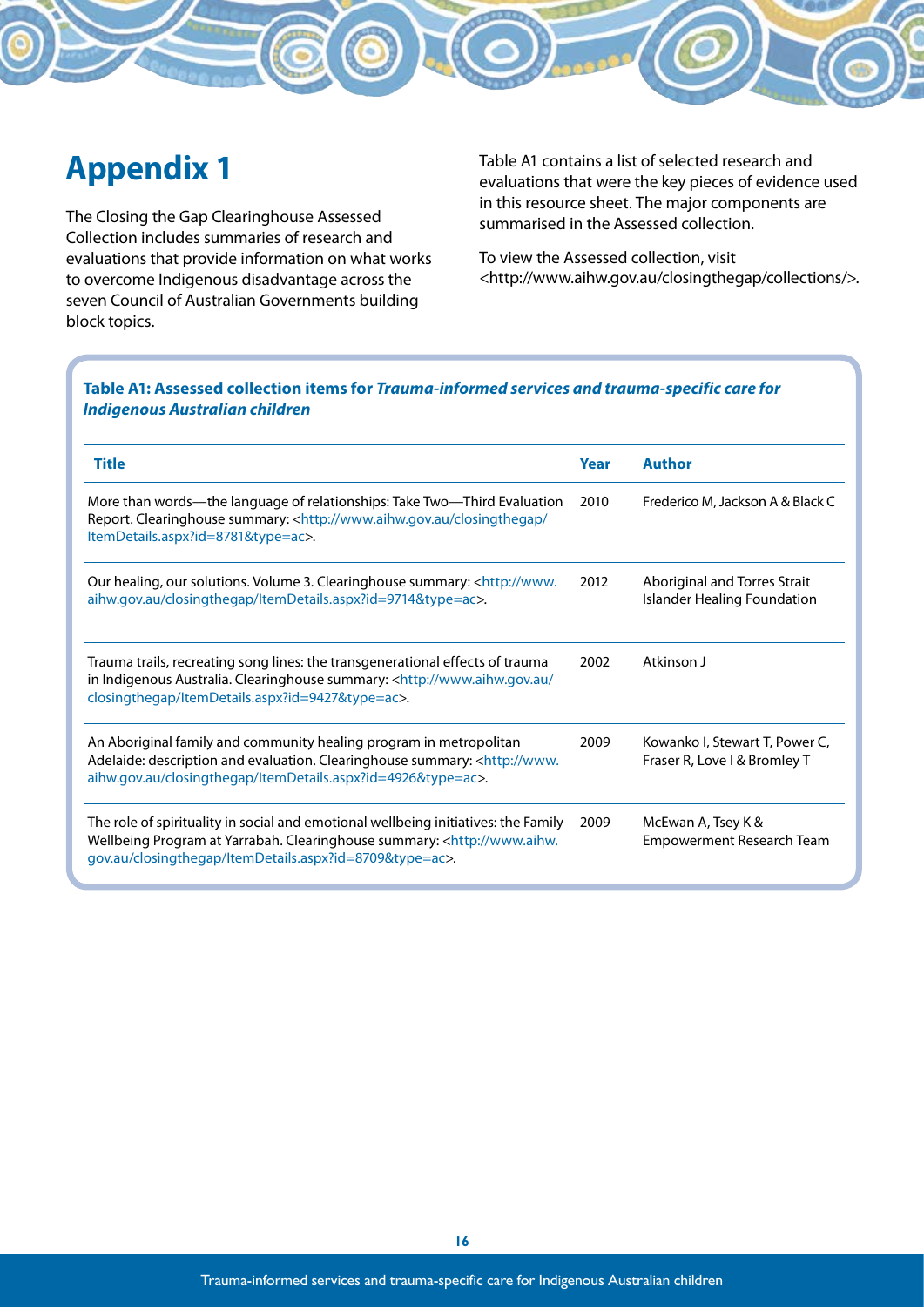Table A2 contains a list of Closing the Gap Clearinghouse issues papers and resource sheets related to this resource sheet.

To view the publications, visit <http://www.aihw.gov. au/closingthegap/publications/>.

#### **Table A2: Related Clearinghouse resource sheets and issues papers**

| <b>Title</b>                                                                                                                 | Year | <b>Author</b>                 |
|------------------------------------------------------------------------------------------------------------------------------|------|-------------------------------|
| Community development approaches to safety and wellbeing of<br>Indigenous children                                           | 2010 | Higgins DJ                    |
| Parenting in the early years: effectiveness of parenting support programs<br>for Indigenous families                         | 2012 | Mildon R & Polimeni M         |
| Strategies to minimise the incidence of suicide and suicidal behaviour                                                       | 2013 | Closing the Gap Clearinghouse |
| Strategies and practices for promoting the social and emotional wellbeing<br>of Aboriginal and Torres Strait Islander people |      | Closing the Gap Clearinghouse |
| Programs to improve interpersonal safety in Indigenous communities:<br>evidence and issues                                   | 2013 | Day A, Francisco A & Jones R  |
| The role of community patrols in improving safety in Indigenous<br>communities                                               | 2013 | Closing the Gap Clearinghouse |

# **Appendix 2: Additional resources**

## **Published resources**

Aboriginal Elders Roundtable 2007. Aboriginal partnership in early child development and parenting centres South Australia. [Aboriginal Roundtable response to: 'What would it take for Aboriginal partnership in early child development and parenting centres?' for Fraser Mustard.] Adelaide: South Australian Department of the Premier and Cabinet. Viewed 19 March 2013, <http://www.thinkers. sa.gov.au/lib/pdf/Mustard\_AppendixB\_Aboriginal\_ Roundtable.pdf>.

Aboriginal Family Support Services 2011. Trauma informed care and practice: an Action Plan for Aboriginal Family Support Services. Work Manual We Al-li. <http://www.wealli.com.au/page4/index.html>.

Australian Institute of Health and Welfare 2009. Measuring the social and emotional wellbeing of Aboriginal and Torres Strait Islander peoples. Cat. no. IHW 24. Canberra: AIHW. Viewed 15 March 2013, <http://www.aihw.gov.au/publicationdetail/?id=6442468208>.

Australian Institute of Health and Welfare 2012. Child protection Australia 2010–11. Child welfare series no. 53. Cat. no. CWS 41. Canberra: AIHW. Viewed 15 March 2013, <http://www.aihw.gov.au/publicationdetail/?id=10737421016>.

Atkinson J (in press). Negotiating worldviews: Indigenous place in academic space. In: Mason C & Rawlings-Sanaei F (eds). Academic migration, disciplinary knowledge and emerging pedagogies. Oxford: Berghahn Books.

Atkinson, J (forthcoming). Negotiating worldviews: Indigenous place in academicsSpace. In: Mason C & Rawlings-Sanaei F (eds). Academic migration, disciplinary knowledge and emerging pedagogies. Singapore: Springer Press.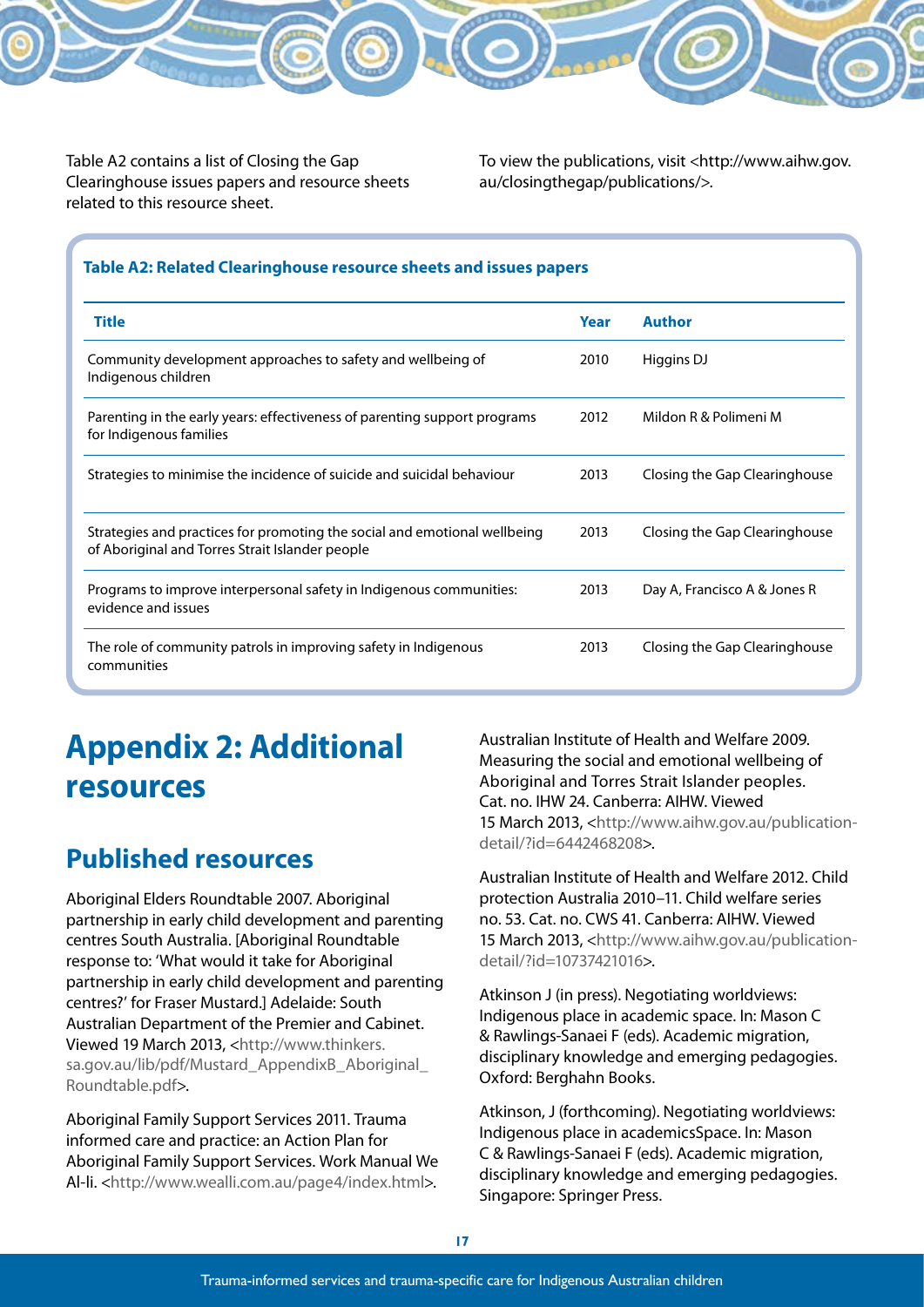Bamblett M 2005. Living and learning together: a celebration and appreciation of diversity. Developing Practice 13:17–30.

Bamblett M 2008. Culture as resilience and protection for Aboriginal children. Every Child Magazine 14(4):36.

Bamblett M & Lewis P 2007. Detoxifying the child and family welfare system for Australian Indigenous peoples: self-determination, rights and culture as the critical tools. First Peoples Child and Family Review 3(3):43–56.

Benevolent Society (forthcoming). Shaping brains: shaping communities. Brain development & innovative approaches to improving children's lives. Paddington, NSW: Benevolent Society.

Bradbury J, Rowland V, Gudaltji N & Siebert A 2003. Healing from the inside out. Presentation at 9th Australasian conference on child abuse and neglect: Many voices, many choices, Sydney, November. Viewed 18 March 2013, <http://www.community. nsw.gov.au/docswr/\_assets/main/documents/accan/ presentations/2s4j-1.pdf>.

Bradford M 2008. Red Dust Healing. CDFVRe@der 7(2):14–15. Viewed 18 March 2013, <http://www. noviolence.com.au/public/reader/readerdec2008.pdf>.

Brave Heart MYH 2003. The historical trauma response among natives and its relationship with substance abuse: a Lakota illustration. Journal of Psychoactive Drugs 35(1):7–13.doi:10.1080/02791072.2003.10399988.

Brice G 2004. A way through?: measuring Aboriginal mental health/social and emotional well-being: community and post-colonial perspectives on population inquiry methods and strategy development. Monograph. Canberra: National Aboriginal Community Controlled Health Organisation Inc.

Cameron S 1998. Aboriginal experiences of psychological trauma: personal, intergenerational and transgenerational. Masters thesis. Melbourne: Victoria University.

Chandler MJ & Lalonde CE 2008. Cultural continuity as a protective factor against suicide in First Nations youth. Horizons—hope or heartbreak: Aboriginal youth and Canada's future 10(1):68–72. Viewed 18 March 2013, <http://www2.psych.ubc. ca/~chandlerlab/Chandler%20&%20Lalonde%20 (2008).pdf>.

Chandler MJ & Proulx T 2006. Changing selves in changing worlds: youth suicide on the fault-lines of colliding cultures. Archives of Suicide Research 10(2):125–40.doi:10.1080/13811110600556707.

Daly A & Smith D 2005. Indicators of risk to the wellbeing of Australian Indigenous children. Australian Review of Public Affairs 6(1):39–57. Viewed 18 March 2013, <http://www.australianreview.net/ journal/v6/n1/daly\_smith.html>.

Day A, Davey L, Wanganeen R, Howells K, DeSantolo J & Nakata M 2006.The meaning of anger for Australian Indigenous offenders: the significance of context. International Journal of Offender Therapy and Comparative Criminology 50(5):520–39. doi:10.1177/0306624X06286971.

Day A, Nakata MN & Howells K (eds) 2008. Anger and Indigenous men: understanding and responding to violent behaviour. Annandale, NSW: Federation Press.

dé Ishtar Z 2008. Living culture is the pathway to healing: the Kapululangu women elders Circles of Cultural Learning Project. New Community Quarterly 6(4):20–4. Viewed 18 March 2013, <http://www.newcq. org/pdfs/64/ncq%20elders%2064.pdf>.

De Leo D, Sveticic J & Milner A 2011. Suicide in Indigenous people in Queensland, Australia: trends and methods, 1994–2007. Australian and New Zealand Journal of Psychiatry 45(7):532–8.doi:10.3109/0004867 4.2011.570310.

DeAngelis T 2007. A new diagnosis for childhood trauma? Some push for a new DSM category for children who undergo multiple, complex traumas. Monitor on Psychology 38(3):32. Viewed 12 March 2013, <http://www.apa.org/monitor/mar07/diagnosis.html>.

Duran E, Duran B & Brave Heart MYB & Yellow Horse-Davis S 1998. Healing the American Indian soul wound. In: Danieli Y (ed.). International handbook of multigenerational legacies of trauma. New York: Plenum Press, 341–54.

Dwyer L & Santikarma D 2007. Post-traumatic politics: violence, memory and biomedical discourse in Bali. In: Kirmayer LJ, Lemelson R & Barad M (eds). Understanding trauma: integrating biological, clinical, and cultural perspectives. New York: Cambridge University Press, 403-33.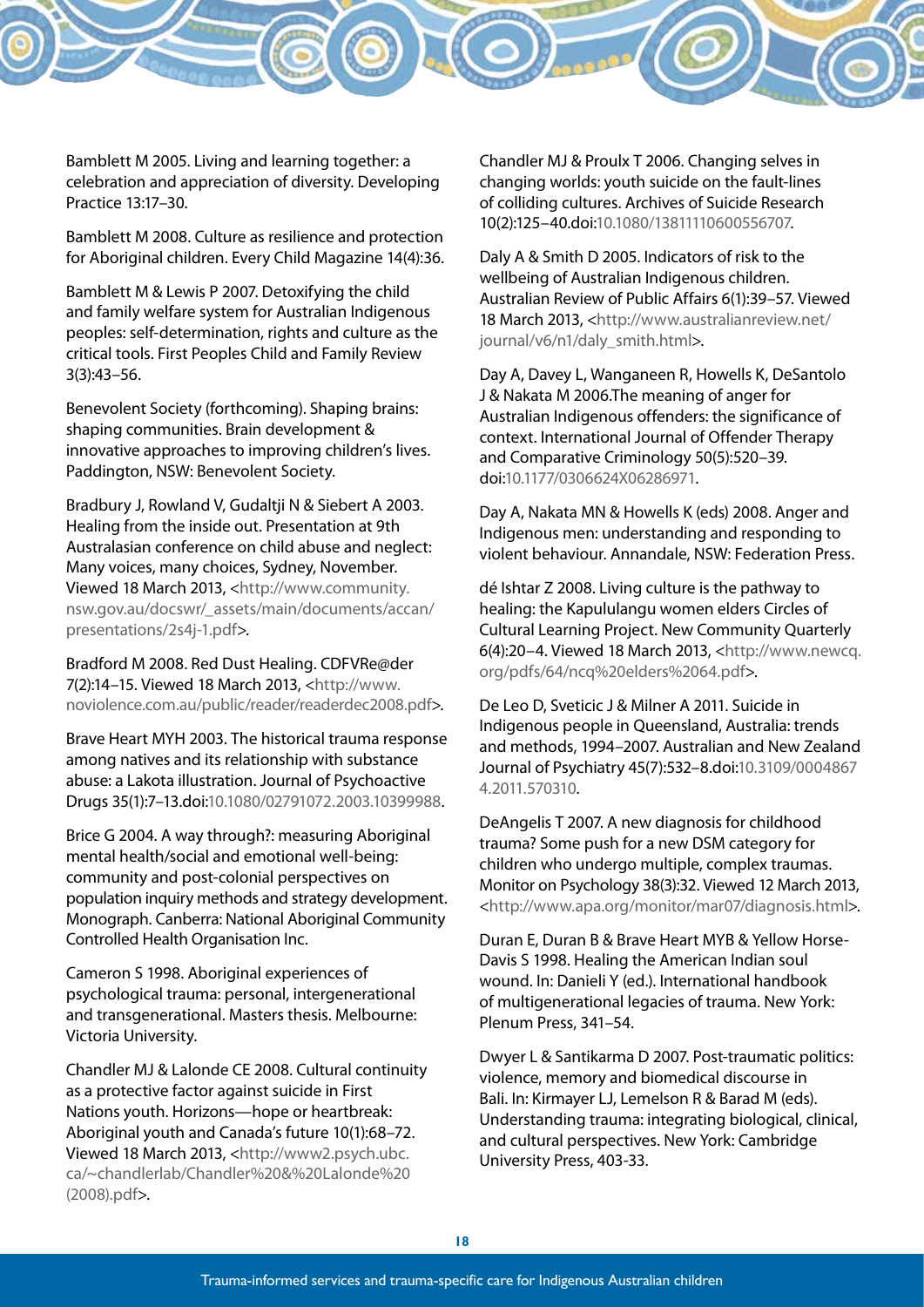Elliot DE, Bjelajac P, Fallot RD, Markoff LS & Glover Reed B 2005. Trauma-informed or trauma-denied: principles and implementation of trauma-informed services for women. Journal of Community Psychology 33(4):461–77.doi:10.1002/jcop.20063.

Figley CR (ed.) 1985. Trauma and its wake: the study and treatment of post-traumatic stress disorder. Volume 1. New York: Brunner/Mazel.

Green G 2011. Developing trauma training for an Indigenous community: hopefully not seagulls. Australian Social Work 64(2):215–27.doi: 10.1080/0312407X.2010.518243.

Havig K 2008. The health care experiences of adult survivors of child sexual abuse: a systematic review of evidence on sensitive practice. Trauma, Violence, & Abuse 9(1):19–33.doi:10.1177/1524838007309805.

Herman JL 1997. Trauma and recovery: the aftermath of violence—from domestic abuse to political terror. New York: Basic Books.

Kirmayer LJ, Lemelson R & Barad M (eds) 2007. Understanding trauma: integrating biological, clinical, and cultural perspectives. New York: Cambridge University Press.

Klinic Community Health Centre 2008. The traumainformed toolkit: a resource for service organizations and providers to deliver services that are traumainformed. Winnipeg: Klinic Community Health Centre. Viewed 19 March 2013, <http://www.traumainformed.ca/home.htm>.

Koolmatrie J & Williams R 2000. Unresolved grief and the removal of Indigenous Australian children. Australian Psychologist 35(2):158–66. doi:10.1080/00050060008260338.

Koolmatrie J & Williams R 2000. Unresolved grief and the removal of Indigenous Australian children. In: Dudgeon P, Garvey D & Pickett H (eds). Working with Indigenous Australians: a handbook for psychologists. Perth: Gunada Press, Curtin Indigenous Research Centre, Curtin University of Technology, 411–24.

Kowal E, Gunthorpe W & Bailie RS 2007. Measuring emotional and social wellbeing in Aboriginal and Torres Strait Islander populations: an analysis of a Negative Life Events Scale. International Journal for Equity in Health 6:18.doi:10.1186/1475-9276-6-18.

Krieg A 2009. The experience of collective trauma in Australian Indigenous communities. Australasian Psychiatry 17(S1):S28–S32. doi:10.1080/10398560902948621.

Levine PA 1997. Waking the tiger: healing trauma. Berkeley, CA: North Atlantic Books.

Levine P & Kline M 2006. Trauma through a child's eyes: awakening the ordinary miracle of healing. Berkeley, CA: North Atlantic Books.

Markwell S & Iboai L 2007. 'Kowanyama Community Playgroup Project'. Paper presented at 9th National Rural Health conference: Standing up for rural health: learning from the past, action for the future, Albury, NSW, 7–10 March. Viewed 19 March 2013, <http://9thnrhc.ruralhealth.org.au/program/docs/ program.htm>.

McCausland R 2008. Indigenous trauma, grief and loss. In: Day A, Nakata MN & Howells K (eds) 2008. Anger and Indigenous men: understanding and responding to violent behaviour. Annandale, NSW: Federation Press.

McEwan A, Tsey K & Empowerment Research Team 2009. The role of spirituality in social and emotional wellbeing initiatives: the Family Wellbeing Program at Yarrabah. Discussion paper no. 7. Darwin: Cooperative Research Centre for Aboriginal Health. Viewed 7 March 2013, <http://www.lowitja.org.au/lowitjapublishing/C007>.

Merrittt S 2007. An Aboriginal perspective on resilience: resilience needs to be defined from an Indigenous context. Aboriginal and Islander Health Worker Journal 31(5):10–12.

Micale MS 2009. The new historical trauma studies: digging through our past for insights into today. Psychiatric Times 26(3).

Mustard JF 2008. Investing in the early years: closing the gap between what we know and what we do. Adelaide: South Australian Department of the Premier and Cabinet. Viewed 19 March 2013, <http://www. thinkers.sa.gov.au/thinkers/mustard/report.aspx>.

O'Shane P 1995. The psychological impact of white colonialism on Aboriginal people. Australasian Psychiatry 3(3):149–53.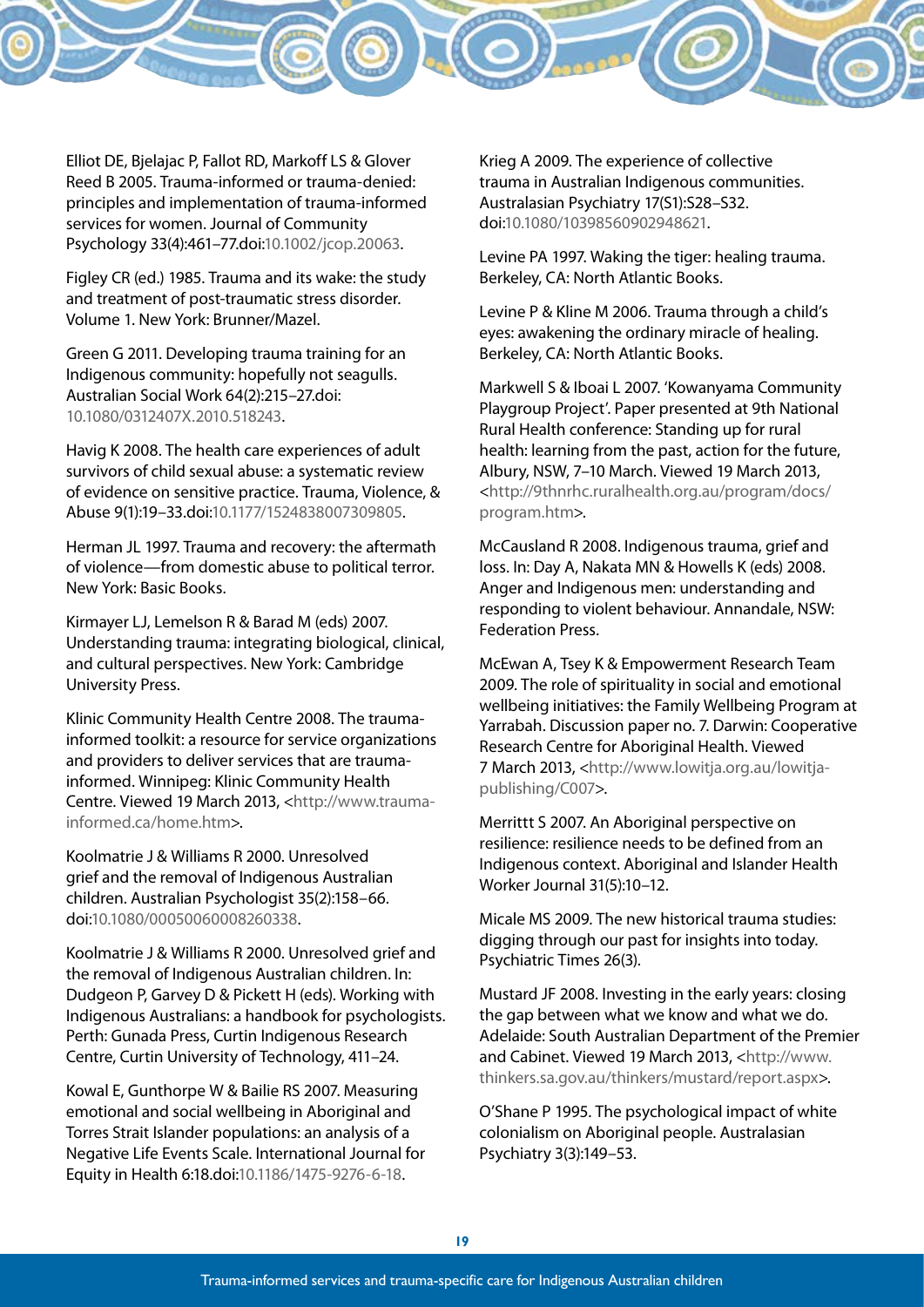Putnam FW 1997. Dissociation in children and adolescents: a developmental perspective. New York: Guilford Press.

Radford AJ, Brice GA, Harris R, van der Byl M, Monten H, McNeece-Neeson M et al. 1999. The 'easy street' myth: self harm among Aboriginal and non-Aboriginal female sole parents in urban state housing. Australian and New Zealand Journal of Public Health 23(1):77–85. doi:10.1111/j.1467-842X.1999.tb01209.x.

Radford AJ, Harris RD, Brice GA, van der Byl M, Monten H, Matters D et al. 1990. Taking control: a joint study of Aboriginal social health in Adelaide with particular reference to stress and destructive behaviours, 1988–89. Monograph no. 7. Adelaide: Department of Primary Care, Flinders University of South Australia.

Robinson G & Tyler WB 2006. Ngaripirliga'ajirri: an early intervention program on the Tiwi Islands: final evaluation report. Darwin: School for Social and Policy Research, Charles Darwin University. Viewed 14 March 2013, <http://www.beyondblue.org.au/index. aspx?link\_id=4.73&tmp=FileDownload&fid=373>.

Ross R & Powell T 2009. Red Dust Healing for women from Townsville region. CDFVRe@der 8(2):3–4. Viewed 18 March 2013, <http://www.noviolence.com.au/ public/reader/readerdec2009.pdf>.

Stout MD & Kipling G 2003. Aboriginal people, resilience and the residential school legacy. Ottawa: Aboriginal Healing Foundation. Viewed 6 March 2013, <http://www.ahf.ca/publications/research-series>.

Swan P & Raphael B 1995. Ways forward: Aboriginal and Torres Strait Islander Mental Health Policy, national consultancy report on Aboriginal and Torres Strait Islander mental health. Canberra: Australian Government Publishing Service. Viewed

14 January 2013, <http://www.health.gov.au/internet/ main/publishing.nsf/content/8AE2DAC350E39315CA2 57276001CAACA/\$File/wayforw.pdf>.

Tsey K 2000. An innovative family support program by and for Indigenous Australians: reflections in evaluation practice. Journal of Family Studies 6(2):302–8.

Tsey K, Whiteside M, Daly S, Deemal A, Gibson T, Cadet-James Y et al. 2005. Adapting the 'Family Wellbeing' empowerment program to the needs of remote Indigenous school children. Australian and New Zealand Journal of Public Health 29(2):112–16. doi:10.1111/j.1467-842X.2005.tb00059.x.

van der Kolk BA 1989. The compulsion to repeat the trauma: re-enactment, revictimization, and masochism. Psychiatric Clinics of North America 12(2):389–411. Viewed 19 March 2013, <http://www. cirp.org/library/psych/vanderkolk/>.

Whitbeck LB, Adams GW, Hoyt DR & Chen X 2004. Conceptualizing and measuring historical trauma among American Indian people. American Journal of Community Psychology 33(3–4):119–30.doi: 10.1023/B:AJCP.0000027000.77357.31.

Whiteside M, Tsey K, McCalman J, Cadet-James Y & Wilson A 2006. Empowerment as a framework for Indigenous workforce development and organisational change. Australian Social Work 59(4):422–34.doi:10.1080/03124070600985996.

## **Online and other resources**

• Yarning up on trauma.

A PowerPoint presentation by Shaun Coade and Sandi de Wolf for the 'Yarning up on trauma' workshops. <http://www.snaicc.org.au/\_uploads/ rsfil/02683.pdf>.

The Yarning up on trauma booklet, by Shaun Coade, Laurel Downey and Lisa McClung, can be purchased from Berry Street. <http://www. berrystreet.org.au/BuyOurResources> or phone: (03) 9429 9266.

• Working with Aboriginal children and families: a guide for child protection and child and family welfare workers (VACCA).

This guide can be purchased from VACCA. Phone: (03) 8388 1855.

• Working and walking together and Foster their culture: caring for Aboriginal and Torres Strait Islander children in out-of-home care (SNAICC).

These resources can be purchased from SNAICC. Phone: (03) 9489 8099.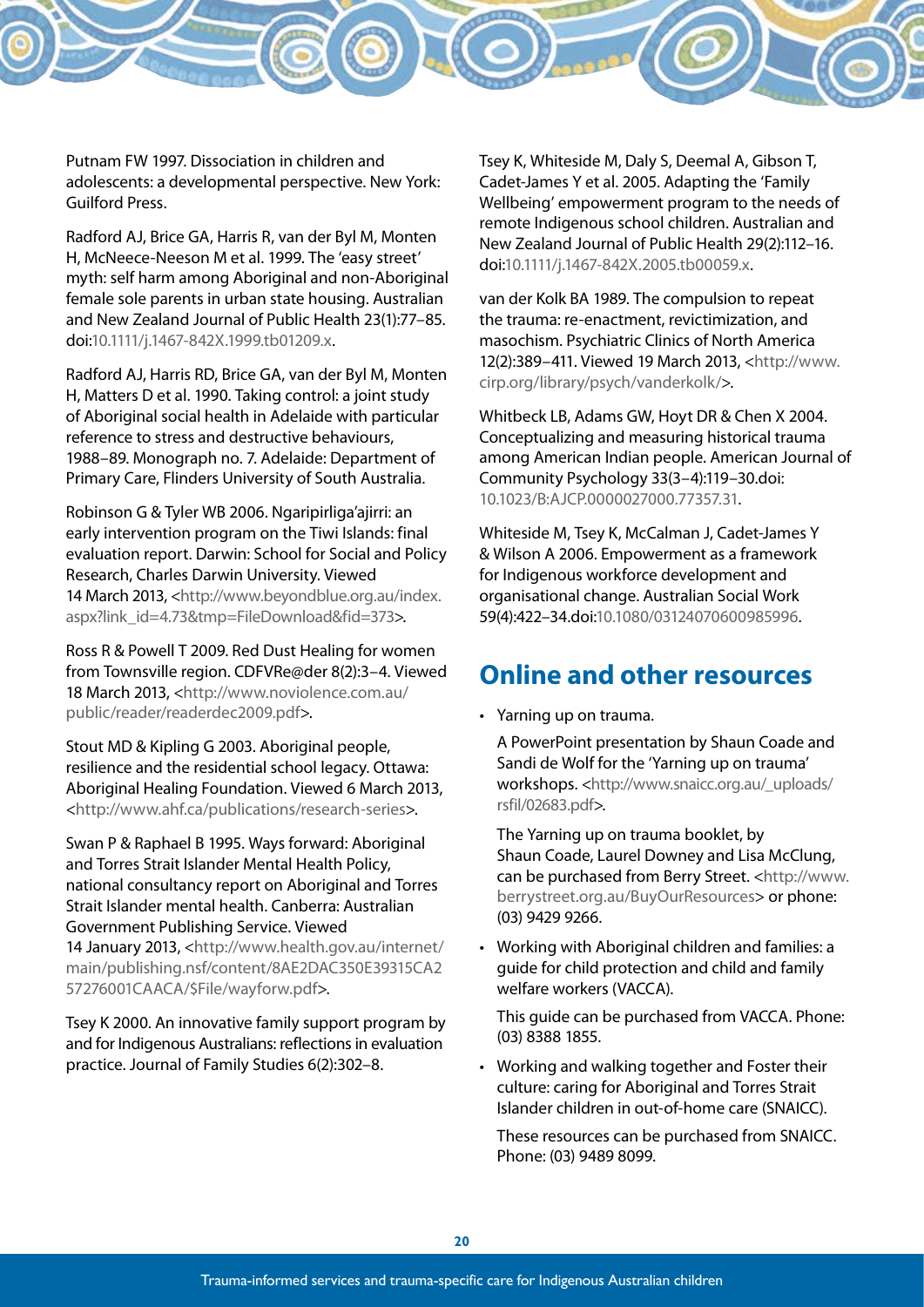- • Calmer classrooms: a guide to working with traumatised children, by Laurel Downey. <http:// www.ccyp.vic.gov.au/childsafetycommissioner/ publications/orgs\_resources.htm>.
- • Making SPACE for learning: trauma-informed practice in schools.

This is a resource guide to assist schools to unlock the potential of traumatised children and young people to grow and develop at school. <http:// www.childhood.org.au/training/learning-resources>.

- The trauma-informed toolkit: a resource for service organisations and providers to deliver services that are trauma-informed. <http://www.traumainformed.ca/home.htm>
- • Trauma-informed organisational toolkit for homeless services.

This toolkit provides information for homeless services providers about integrating traumainformed care principles into their operations. <http://www.familyhomelessness.org/media/90.pdf>.

- • Advancing trauma-informed practices: bringing trauma-informed, resilience-focused care to children, adolescents, families, schools and communities, by William Steele and Caelan Kuban. <http://assets1.mytrainsite.com/500051/ tlcwhitepaper.pdf>.
- • Responding to childhood trauma: the promise and practice of trauma-informed care, by Gordon R Hodas, 2006. Harrisburg, PA: Pennsylvania Office of Mental Health and Substance Abuse Services. <http://www.dpw.state.pa.us/ucmprd/groups/ public/documents/manual/s\_001585.pdf>.
- The National Institute for Trauma and Loss in Children. <http://www.starrtraining.org/traumaand-children>.
- • Trauma-informed and developmentally sensitive services for children: core competencies for effective practice.

A set of competencies (knowledge, attitudes and skills) that adults who work with young children need to have to be able to provide care and create a system that is trauma-informed and developmentally appropriate for children and their families. These competencies are intended to guide workforce development activities including

training, curriculum development and professional standards. <http://stoneleighfoundation.org/ content/trauma-informed-developmentallysensitive-services-children-core-compentencieseffective-pra>.

• Child Trauma Research Program.

The Child Trauma Research Program develops and evaluates family-centred interventions for children aged birth through to age 5 who experience traumatic events. It is based in San Francisco in the United States. <http://childtrauma.ucsf.edu/>.

• Tulane Institute of Infant and Early Childhood Mental Health.

Based in Louisiana in the United States, the Institute researches, disseminates and applies knowledge to promote social and emotional competence in young children. A key question investigated by researchers at the Institute is: how much recovery is possible from early adversity and traumatic experiences? <http://www.infantinstitute.org/ index.html>.

• Zero to Three.

The Zero to Three journal issues includes articles on research, policy and practice concerning the healthy development of infants, toddlers and families. It contains a wealth of information on helping infants and children to cope and recover from traumatic and stressful experiences. For example, the September 2010 edition focused on how parents, caregivers and other professionals can bolster the resilience of young children in the face of stressful and potentially traumatic experiences. <http://www.zerotothree.org/maltreatment/ trauma/trauma.html>.

Practice guidelines for treatment of complex trauma and trauma informed care and service delivery.

Although prevention and early intervention is the ideal way to support children at risk of or experiencing trauma sometimes the effects of trauma stay with individuals into adulthood. The Practice guidelines for treatment of complex trauma are designed for mental health professionals who directly engage in treatment of adults (aged 18 and over) with the lived experience of complex trauma. <http://www.asca.org.au>.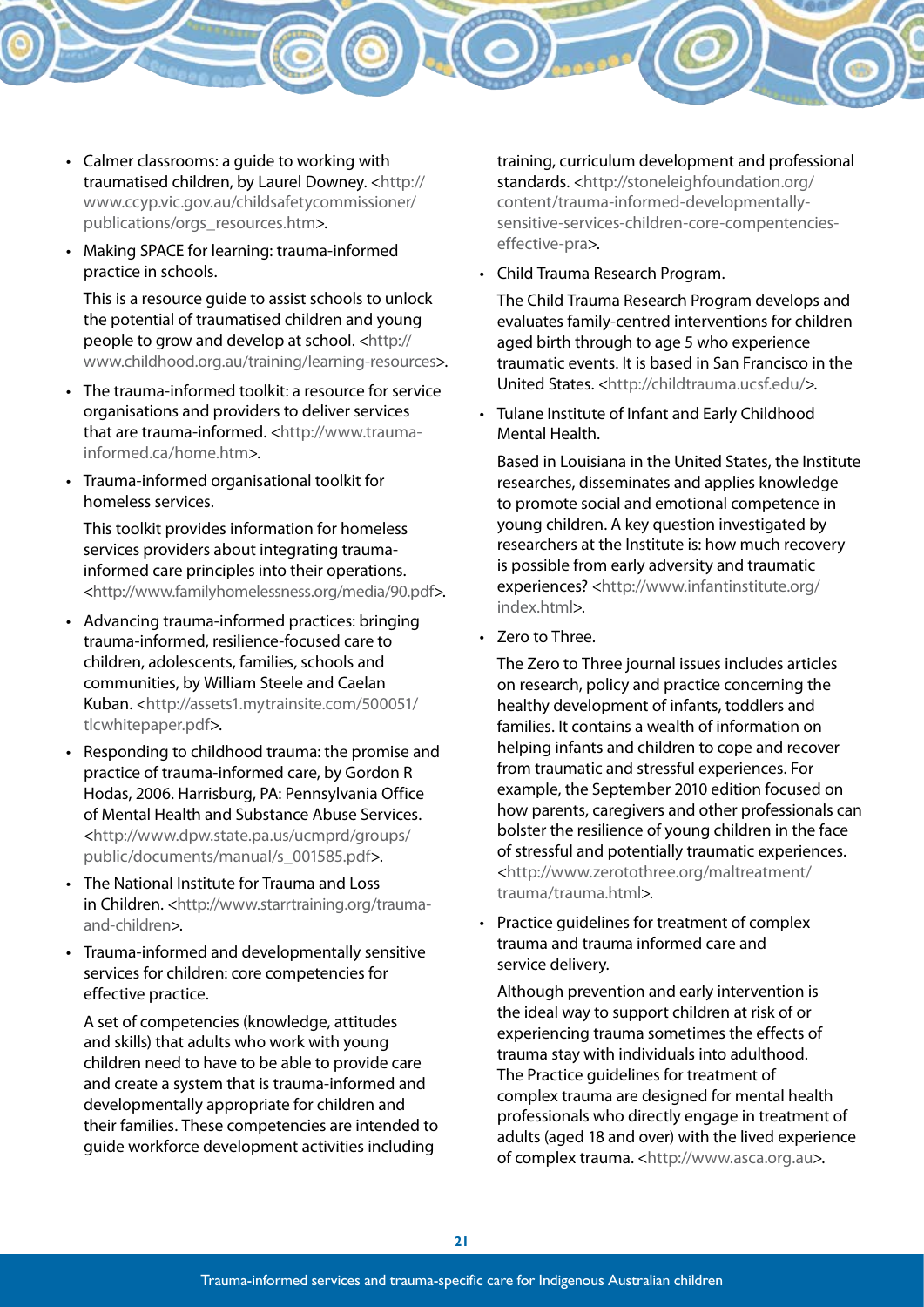• The first 5 years: starting early, by Sven Silburn, Georgie Nutton, Fiona Arney & Bonita Moss.

Although not specifically about trauma or Indigenous children, this resource explores how children's experiences establish the foundation for their future health, learning and behaviour. It explores the links between a mother's health, nutrition and environmental circumstances and a foetus' brain development during gestation and considers the potential consequences of high stress levels during pregnancy (including child emotional and cognitive problems). The report presents results from longitudinal studies that show a relationship between social disadvantage in early life and chronic physical, social and emotional wellbeing problems, poor educational outcomes and unemployment in later life. <http:// ccde.menzies.edu.au/sites/default/files/resources/ Silburn%202011%20First5YrsStartingEarly%20 No.%202.pdf>.

# **References**

Aboriginal and Torres Strait Islander Healing Foundation 2012. Our healing, our solutions. Volume 3. January–June 2012. Canberra: Aboriginal and Torres Strait Islander Healing Foundation. Viewed 6 March 2013, <http://www.healingfoundation.org.au/media-events>.

Aboriginal and Torres Strait Islander Healing Foundation Development Team 2009. Voices from the campfires: establishing the Aboriginal and Torres Strait Islander Healing Foundation. Canberra: Australian Government Department of Families, Housing, Community Services and Indigenous Affairs. Viewed 6 March 2013, <http://www.fahcsia.gov.au/our-responsibilities/ indigenous-australians/programs-services/ recognition-respect/voices-from-the-campfiresestablishing-the-aboriginal-and-torres-strait-islanderhealing-foundation>.

ABS (Australian Bureau of Statistics) 2006. National Aboriginal and Torres Strait Islander Health Survey 2004–05. ABS cat. no. 4715.0. Canberra: ABS. Viewed 6 March 2013, <http://www.abs.gov.au/ausstats/abs@. nsf/mf/4715.0/>.

ABS 2009. National Aboriginal and Torres Strait Islander Social Survey 2008. ABS cat. no. 4714.0. Canberra: ABS. Viewed 4 March 2013, <http://www. abs.gov.au/AUSSTATS/abs@.nsf/mf/4714.0/>.

ABS & AIHW (Australian Institute of Health and Welfare) 2008. The health and welfare of Australia's Aboriginal and Torres Strait Islander peoples 2008. Cat. no. IHW 21. Canberra: AIHW. Viewed 6 March 2013, <http://www.aihw.gov.au/publicationdetail/?id=6442468085>.

AFSS (Aboriginal Family Support Services) 2012. Annual report 2011–2012. Adelaide: AFSS. Viewed 6 March 2013, <http://afss.com.au/Annual%20Report/ AFSS%20Annual%20Report%202011-2012.pdf>.

Ahn S & Fedewa AL 2011. A meta-analysis of the relationship between children's physical activity and mental health. Journal of Pediatric Psychology 36(4):385–97.doi:10.1093/jpepsy/jsq107.

AIHW (Australian Institute of Health and Welfare) 2011. Aboriginal and Torres Strait Islander child safety. Cat. no. IHW 50. Canberra: AIHW. Viewed 6 March 2013, <http://www.aihw.gov.au/publicationdetail/?id=10737418980>.

Archibald L 2006. Final report of the Aboriginal Healing Foundation. Volume III: Promising healing practices in Aboriginal communities. Ottawa: Aboriginal Healing Foundation. Viewed 6 March 2013, <http://www.ahf.ca/publications/research-series>.

Atkinson CL 2008. The violence continuum: Australian Aboriginal male violence and generational post-traumatic stress. PhD thesis. Darwin: Charles Darwin University.

Atkinson J 2001. Lifting the blankets: the transgenerational effects of trauma in Indigenous Australia. PhD thesis. Brisbane: Queensland University of Technology.

Atkinson J 2002. Trauma trails, recreating song lines: the transgenerational effects of trauma in Indigenous Australia. North Melbourne: Spinifex Press.

Atkinson J & Ober C 1995. We Al-li 'Fire and water': a process of healing. In: Hazlehurst KM (ed.). Popular justice and community regeneration: pathways of Indigenous reform. Westport, CT: Praeger Press, 201–18.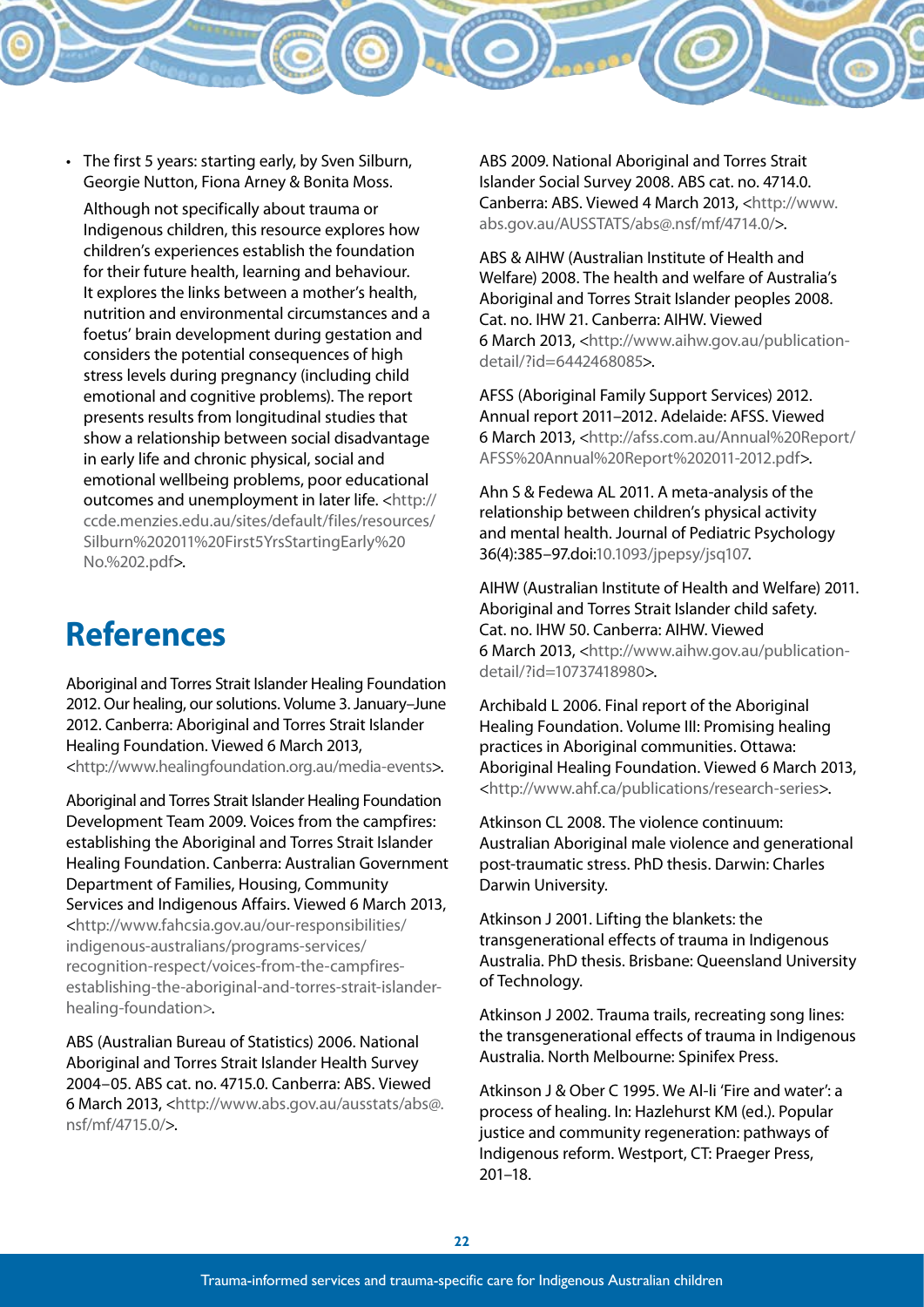Atkinson J, Nelson J & Atkinson C 2010. Trauma, transgenerational transfer and effects on community wellbeing. In: Purdie N, Dudgeon P & Walker R (eds). Working together: Aboriginal and Torres Strait Islander Mental Health and Wellbeing Principles and Practice. Canberra: Australian Government Department of Health and Ageing, 135–144. Viewed 6 March 2013, <http://aboriginal.childhealthresearch. org.au/kulunga-research-network/working-together/ working-together-chapters.aspx>.

Atkinson, J (forthcoming). Negotiating worldviews: Indigenous place in academics space. In: Mason C & Rawlings-Sanaei F (eds). Academic migration, disciplinary knowledge and emerging pedagogies. Singapore: Springer Press.

ATSISJC (Aboriginal and Torres Strait Islander Social Justice Commissioner) 2009. 2008 social justice report. Sydney: Human Rights Commission. Viewed 6 March 2013, <http://www.humanrights.gov.au/ social\_justice/sj\_report/sjreport08/index.html>.

Baker DG 1983. Race, ethnicity, and power: a comparative study. London: Routledge & Kegan Paul.

Bloom SL 2011. Sanctuary: an operating system for living organisations. In: Tehrani N (ed.). Managing trauma in the workplace: supporting workers and organisations. Hove, UK: Routledge.

Brave Heart-Jordan MYH 1995. The return to the sacred path: healing from the historical trauma and historical unresolved grief among the Lakota. PhD thesis. Northampton, MA: Smith College.

Briere J & Scott C 2006. Principles of trauma therapy: a guide to symptoms, evaluation, and treatment. Thousand Oaks, CA: Sage Publications.

Caruana C 2010. Healing services for Indigenous people. Family Relationships Quarterly no. 17. Melbourne: Australian Institute of Family Studies, 3–9. Viewed 6 March 2013, <http://www.aifs.gov.au/afrc/ pubs/newsletter/frq017/index.html>.

CDCHU (Center on the Developing Child at Harvard University) 2011. Building the brain's 'air traffic control' system: how early experiences shape the development of executive function. Working paper 11. Cambridge, MA: CDCHU. Viewed 7 March 2013, <http://developingchild.harvard.edu/resources/reports\_ and\_working\_papers/working\_papers/wp11/>.

Coade S, Downey L & McClung L 2008. Yarning up on trauma: healing ourselves, healing our children and families, healing our communities. Melbourne: Berry Street. Viewed 6 March 2013, <http://www.berrystreet. org.au/BuyOurResources>.

Courtois CA 1999. Recollections of sexual abuse: treatment principles and guidelines. New York: WW Norton & Company.

D'Andrea W, Ford J, Stolbach B, Spinazzola J & van der Kolk BA 2012. Understanding interpersonal trauma in children: why we need a developmentally appropriate trauma diagnosis. American Journal of Orthopsychiatry 82(2):187–200.doi:10.1111/j.1939- 0025.2012.01154.x.

Duran E & Duran B 1995. Native American postcolonial psychology. Albany, NY: State University of New York Press.

Ertl V, Pfeiffer A, Schauer E, Elbert T & Neuner F 2011. Community-implemented trauma therapy for former child soldiers in Northern Uganda: a randomized controlled trial. Journal of the American Medical Association 306(5):503–12.doi:10.1001/jama.2011.1060.

FaHCSIA (Australian Government Department of Families, Housing, Community Services and Indigenous Affairs) 2011. Footprints in time: the Longitudinal Study of Indigenous Children: key summary report from Wave 2. Canberra: FaHCSIA. Viewed 6 March 2013, <http://www.fahcsia.gov. au/our-responsibilities/indigenous-australians/ publications-articles/families-children/footprints-intime-the-longitudinal-study-of-indigenous-childrenlsic/key-summary-report-from-wave-2>.

Ford JD 2009. Posttraumatic stress disorder: scientific and professional dimensions. Burlington, MA: Academic Press.

Frederico M, Jackson A & Black C 2010. More than words—the language of relationships: Take Two— Third Evaluation Report. Bundoora, Vic.: La Trobe University. Viewed 6 March 2013, <http://www. berrystreet.org.au/EvaluationReports>.

Giller E 1999. What is psychological trauma? Workshop presentation at the 'Passages to prevention: prevention across life's spectrum' conference of the Maryland Mental Hygiene Administration, May. Brooklandville, MD: Sidran Institute. Viewed 6 March 2013, <http://www.sidran.org/sub. cfm?contentID=88&sectionid=4>.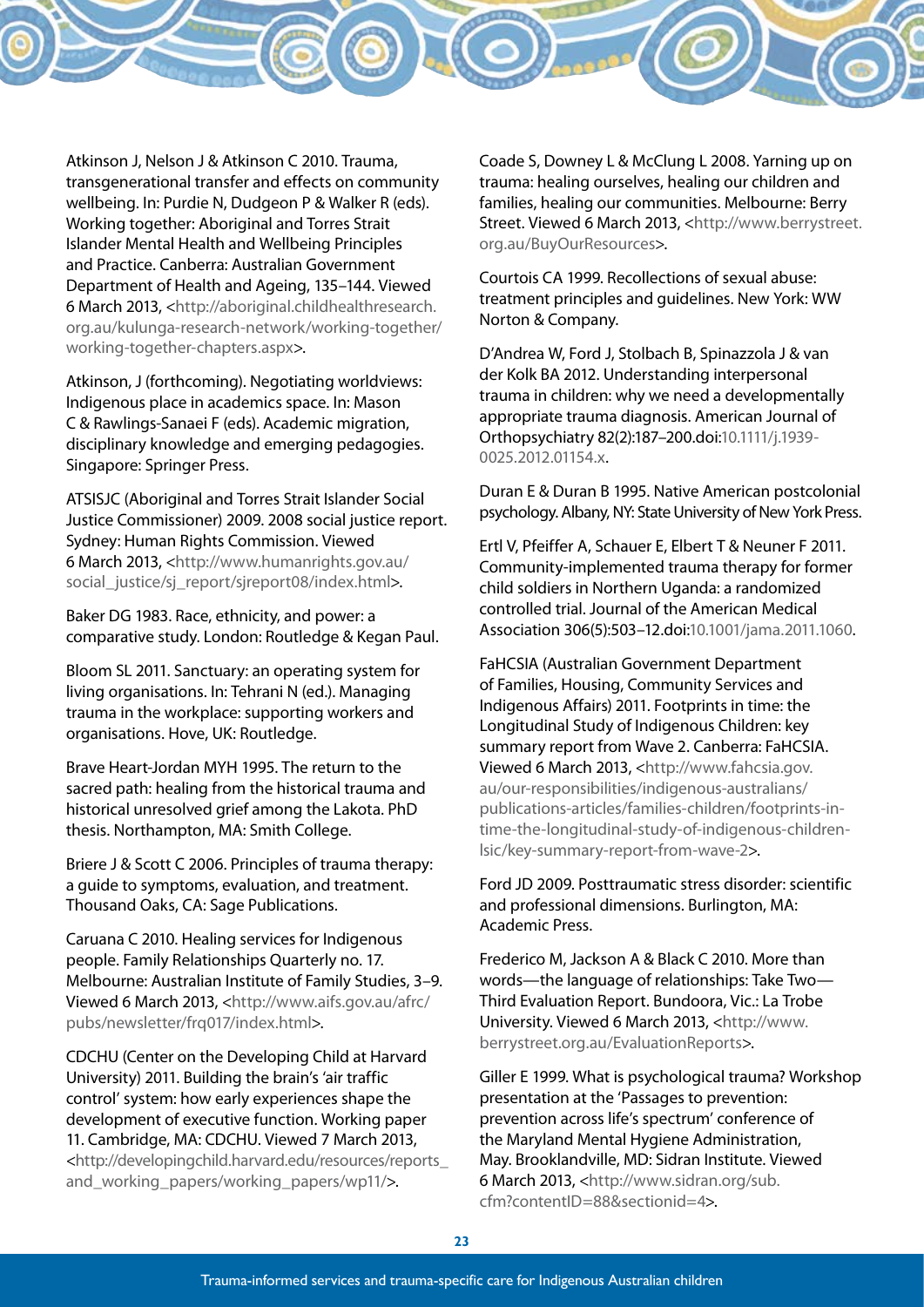Guarino K, Soares P, Konnath K, Clervil R & Bassuk EL 2009. Trauma-Informed Organizational Toolkit for homeless services. Rockville, MD: Center for Mental Health Services, Substance Abuse and Mental Health Services Administration, and the Daniels Fund, the National Child Traumatic Stress Network, and the W.K. Kellogg Foundation. Viewed 6 March 2013, <http://homeless.samhsa.gov/Resource/

Trauma-Informed-Organizational-Toolkit-forhomeless-services-49573.aspx> and <http://www. familyhomelessness.org/resources.php?p=sm>.

Haebich A 2000. Broken circles: fragmenting Indigenous families 1800–2000. Fremantle, WA: Fremantle Arts Centre Press.

Harris M 2004. Trauma informed services. The evolution of a concept. Washington, DC: Cummunity Connections. Viewed 4 July 2012, <http://womenandchildren.treatment.org/media/ presentations/c-1/Harris.ppt>.

Harris M & Fallot RD (eds) 2001. Using trauma theory to design service systems. New Directions for Mental Health Services 89.

Hobfoll SE, Watson P, Bell CC, Bryant RA, Brymer MJ, Friedman MJ et al. 2007. Five essential elements of immediate and mid–term mass trauma intervention: empirical evidence. Psychiatry: Interpersonal and Biological Processes 70(4):283–315.doi:10.1521/ psyc.2007.70.4.283.

Hunter E 1998. Considering trauma in an Indigenous context. Aboriginal and Islander Health Worker Journal 22(5):8–18.

Kelly K, Dudgeon P, Gee G & Glaskin B 2009. Living on the edge: social and emotional wellbeing and risk and protective factors for serious psychological distress among Aboriginal and Torres Strait Islander people. Discussion paper no. 10. Darwin: Cooperative Research Centre for Aboriginal Health. Viewed 7 March 2013, <http://www.indigenouspsychology. com.au/publications>.

Kezelman CA & Stravropoulos PA 2012. 'The last frontier'. Practice guidelines for treatment of complex trauma and trauma informed care and service delivery. Kirribilli, NSW: Adults Surviving Child Abuse. Viewed 7 March 2013, <http://www. recoveryonpurpose.com/upload/ASCA\_Practice%20 Guidelines%20for%20the%20Treatment%20of%20 Complex%20Trauma.pdf>.

Kowanko I, Stewart T, Power C, Fraser R, Love I & Bromley T 2009. An Aboriginal family and community healing program in metropolitan Adelaide: description and evaluation. Australian Indigenous Health Bulletin 9(4). Viewed 7 March 2013, <http:// healthbulletin.org.au/articles/an-aboriginal-familyand-community-healing-program-in-metropolitanadelaide-description-and-evaluation/>.

Law G 2000. Theoretical framework for optimising child neurodevelopment cited in Atkinson J 2001. Lifting the blankets: the transgenerational effects of trauma in Indigenous Australia. PhD thesis. Brisbane: Queensland University of Technology.

Leon AM, Lawrence SA, Molina O & Toole E 2008. When children weep: integrating ecological thinking into child welfare. Illinois Child Welfare 4(1):144–65. Viewed 7 March 2013, <http://www.illinoischildwelfare. org/archives/volume4/icw4-leon.pdf>.

McLean S, Price-Robertson R & Robinson E 2011. Therapeutic residential care in Australia: taking stock and looking forward. National Child Protection Clearinghouse issues no. 35. Melbourne: Australian Institute of Family Studies. Viewed 7 March 2013, <http://www.aifs.gov.au/nch/pubs/issues/issues35/ index.html>.

Milroy H 2005. Preface. In: Zubrick SR, Silburn SR, Lawrence DM, Mitrou EG, Dalby RB, Blair EM et al. The Western Australian Aboriginal Child Health Survey: the social and emotional wellbeing of Aboriginal children and young people. Perth: Curtin University of Technology and Telethon Institute for Child Health Research, xiii–xxviii. Viewed 7 March 2013, <http://aboriginal.childhealthresearch.org.au/ media/394828/western\_australian\_aboriginal\_child\_ health\_survey\_citations.pdf>.

Mu'id O 2004. '…Then I lost my spirit': an analytic essay on transgenerational trauma theory as applied to oppressed people of color nations. Masters thesis. Stony Brook, NY: State University of New York. Viewed 7 March 2013, <http://independent.academia.edu/ OnajeMuid>.

Napoleon H 1991. Yuuyaraq: the way of the human being. Fairbanks: Center for Cross-Cultural Studies, University of Alaska Fairbanks. Viewed 7 March 2013, <http://ankn.uaf.edu/publications/>.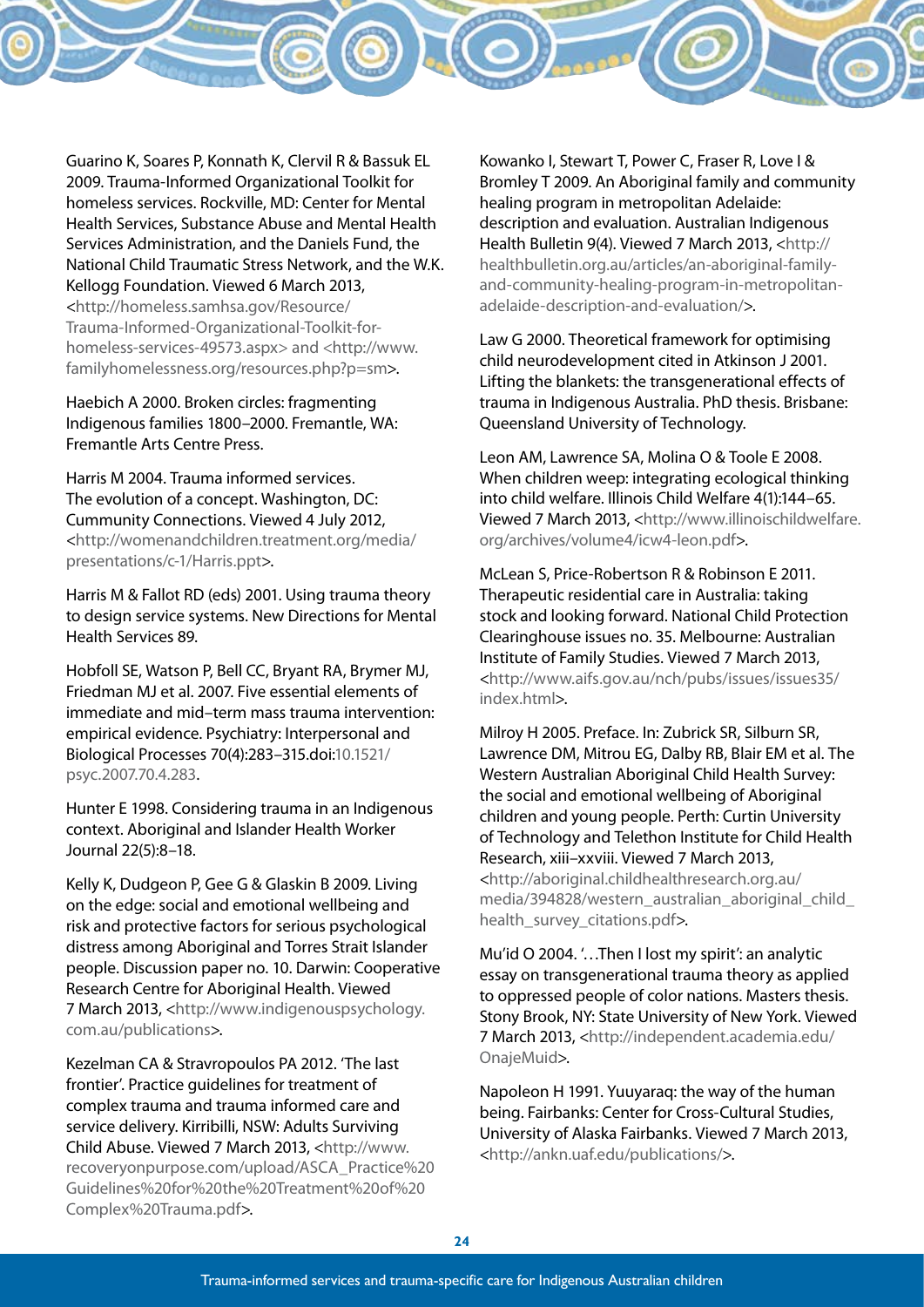NSCDC (National Scientific Council on the Developing Child) 2007. The timing and quality of early experiences combine to shape brain architecture. Working paper 5. Cambridge, MA: Center on the Developing Child at Harvard University. Viewed 7 March 2013, <http://developingchild.harvard.edu/ index.php/resources/reports\_and\_working\_papers/ working\_papers/wp5/>.

One night the moon 2001. Motion picture. Music Arts Dance films with the assistance of the Indigenous Branch of the Australian Film Commission. Australia. Distributed by Dendy Films, Allied Artists Home Video, Allied Artists Pictures, Siren Visual Entertainment. Starring Paul Kelly, Kaarin Fairfax & Memphis Kelly.

Perry BD 2008. Forward. In: Malchiodi CA (ed.). Creative interventions with traumatised children. New York: The Guilford Press, ix-xi.

Perry BD 2009. Examining child maltreatment through a neurodevelopmental lens: clinical applications of the neurosequential model of therapeutics. Journal of Loss and Trauma: International Perspectives on Stress & Coping 14(4):240–55. doi:10.1080/15325020903004350.

Perry BD & Pollard R 1998. Homeostasis, stress, trauma, and adaptation. A neurodevelopmental view of childhood trauma. Child and Adolescent Psychiatric Clinics of North America 7(1):33–51.

Phenice LA & Griffore RJ 1996. Understanding ethnic minority families: an ecological approach. Family Science Review 9(1):5–12. Viewed 7 March 2013, <http://quod.lib.umich.edu/m/mfr/4919087.0005.103?r gn=main:view=fulltext>.

Pompili M, Innamorati M, Szanto K, Di Vittorio C, Conwell Y, Lester, D et al. 2011. Life events as precipitants of suicide attempts among first-time suicide attempters, repeaters, and non-attempters. Psychiatry Research 186(2):300–5.doi: 10.1016/j.psychres.2010.09.003.

Quinn A 2007. Reflections on intergenerational trauma: healing as a critical intervention. First Peoples Child & Family Review 3(4):72–82. Viewed 7 March 2013, <http://www.fncaringsociety.com/ volume-3-number-4-2007>.

Ralph N, Hamaguchi K & Cox M 2006. Transgenerational trauma, suicide and healing from sexual abuse in the Kimberley region, Australia. Pimatisiwin, A Journal of Aboriginal and Indigenous Community Health 4(2):118–36. Viewed 7 March 2013, <http://www.pimatisiwin.com/online/?page\_id=367>.

Reyes G & Jacobs GA (eds) 2006. Handbook of international disaster psychology. Volume 2: practices and programs. Westport, CT: Praeger Publishers.

SAMHSA (Substance Abuse and Mental Health Services Administration) Trauma-informed care and trauma services. Rockville, MD: SAMHSA. Viewed 27 June 2012,

<http://www.samhsa.gov/nctic/trauma.asp>.

Scaer RC 2007. The body bears the burden: trauma, dissociation, and disease. 2nd edn. New York: Haworth Press.

Shaw JA 2010. A review of current research on the incidence and prevalence of interpersonal childhood trauma. In: Gil E (ed.). Working with children to heal interpersonal trauma: the power of play. New York: Guilford Press, 12–25.

Silburn SR, Nutton G, Arney F & Moss B 2011. The first 5 years: starting early. Topical paper commissioned for the public consultations on the Northern Territory Early Childhood Plan. Darwin: Northern Territory Government. Viewed 7 March 2013, <http://ccde. menzies.edu.au/sites/default/files/resources/ Silburn%202011%20First5YrsStartingEarly%20 No.%202.pdf>.

Silburn SR, Zubrick SR, De Maio JA, Shepherd C, Griffin JA, Mitrou FG et al. 2006. The Western Australian Aboriginal Child Health Survey: strengthening the capacity of Aboriginal children, families and communities. Perth: Curtin University of Technology and Telethon Institute for Child Health Research. Viewed 7 March 2013, <http://aboriginal. childhealthresearch.org.au/media/395563/western\_ australian aboriginal child health survey citations.pdf>.

Terr LC 1991. Childhood traumas: an outline and overview. American Journal of Psychiatry 148(1):10–20.

van der Kolk BA 2005. Developmental trauma disorder: toward a rational diagnosis for children with complex trauma histories. Psychiatric Annals 35(5):401–408.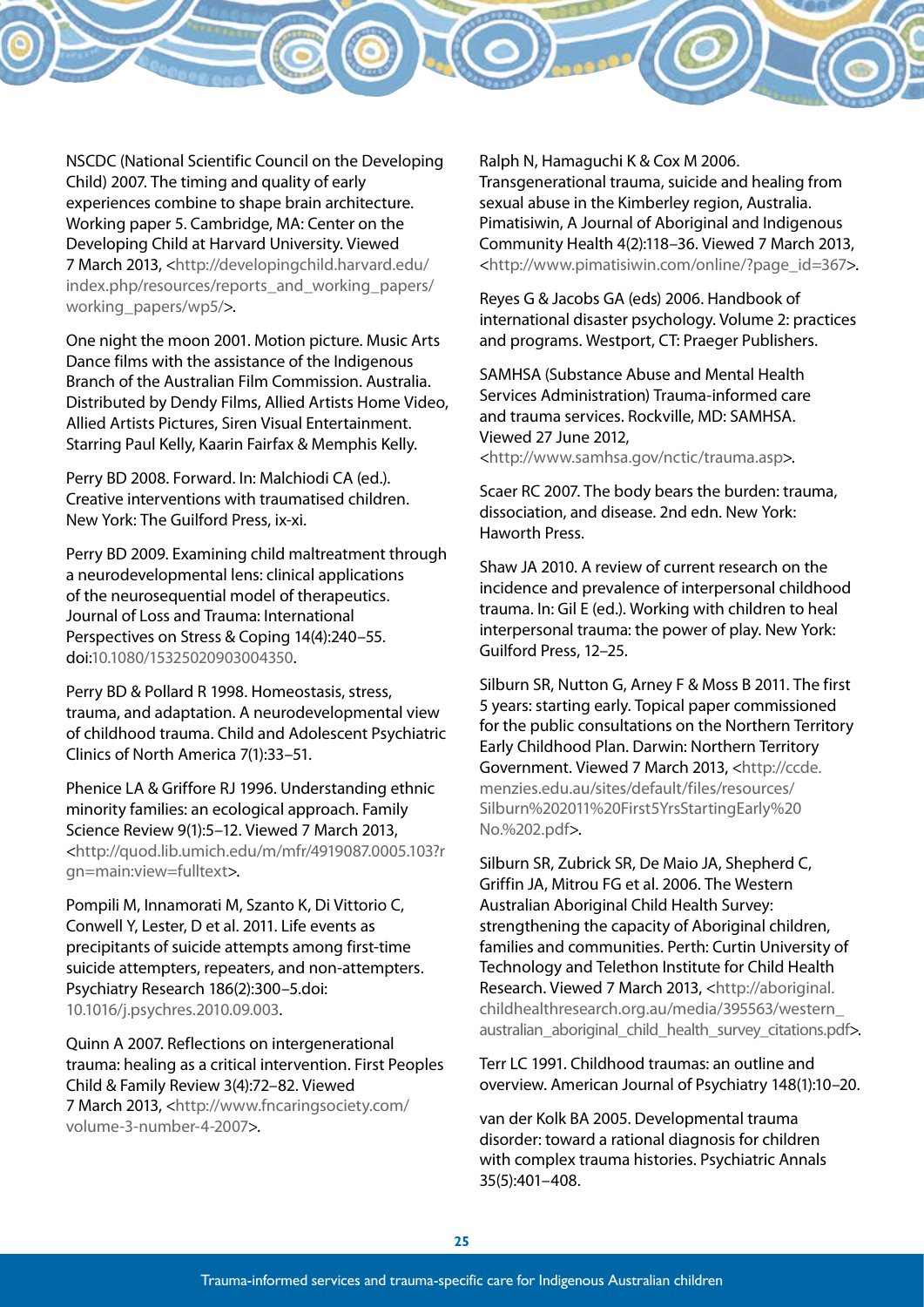van der Kolk BA 2007. The developmental impact of childhood trauma. In: Kirmayer LJ, Lemelson R & Barad M (eds). Understanding trauma: integrating biological, clinical and cultural perspectives. New York: Cambridge University Press.

van der Kolk BA & McFarlane AC 1996. The black hole of trauma. In: van der Kolk BA, McFarlane AC & Weisaeth L (eds). Traumatic stress: the effects of overwhelming experience on the mind, body, and society. New York: Guilford Press.

Vicary DA & Bishop BJ 2005. Western

psychotherapeutic practice: engaging Aboriginal people in culturally appropriate and respectful ways. Australian Psychologist 40(1):8–19.doi:10.1080/000500 60512331317210.

Wesley-Esquimaux CC & Smolewski M 2004. Historic trauma and Aboriginal healing. Ottawa: Aboriginal Healing Foundation. Viewed 6 March 2013, <http://www.ahf.ca/publications/research-series>.

Zubrick SR, Kelly K & Walker R 2010. The policy context of Aboriginal and Torres Strait Islander mental health. In: Purdie N, Dudgeon P & Walker R (eds). Working together: Aboriginal and Torres Strait Islander mental health and wellbeing principles and practice. Canberra: Australian Government Department of Health and Ageing, 43–62. Viewed 6 March 2013, <http://aboriginal.childhealthresearch.

org.au/kulunga-research-network/working-together/ working-together-chapters.aspx>.

Zubrick SR, Silburn SR, Lawrence DM, Mitrou FG, Dalby RB, Blair EM et al. 2005. The Western Australian Aboriginal Child Health Survey: the social and emotional wellbeing of Aboriginal children and young people. Perth: Curtin University of Technology and Telethon Institute for Child Health Research. Viewed 7 March 2013, <http://aboriginal.childhealthresearch. org.au/media/394828/western\_australian\_aboriginal\_ child health survey citations.pdf>.

## **Acknowledgments**

Judy Atkinson retired from Southern Cross University in 2011 so she could refocus her life. She was granted the title Emeritus Professor in recognition of her work in the area of violence, relational trauma and healing and her contribution to the further development of an Indigenous Critical Pedagogy. During her years of work as an academic, she developed a series of trauma-informed educational programs at diploma, undergraduate, masters and professional doctorate levels, with trauma-specific modules of study, based on 'educaring'—a balance of transformational learning within professional skills grounded in the ethics of applied human rights.

She presently serves as a Director on the Board of the Aboriginal and Torres Strait Islander Healing Foundation; and is a co-director within the Global Mental Health Research Alliance: —Australia—Timor Leste. Judy will continue with her commitment to developing a skilled trauma-informed workforce through accredited community based education and training programs, while also mentoring Indigenous research students to develop and lead in research critical to Indigenous needs.

The author thanks Robert Brooks, Research Director of the Aboriginal and Torres Strait Islander Healing Foundation, and Vicki-Ann Ware and Jacqueline Stewart, researchers at the Australian Institute of Family Studies and members of the Closing the Gap Clearinghouse team.